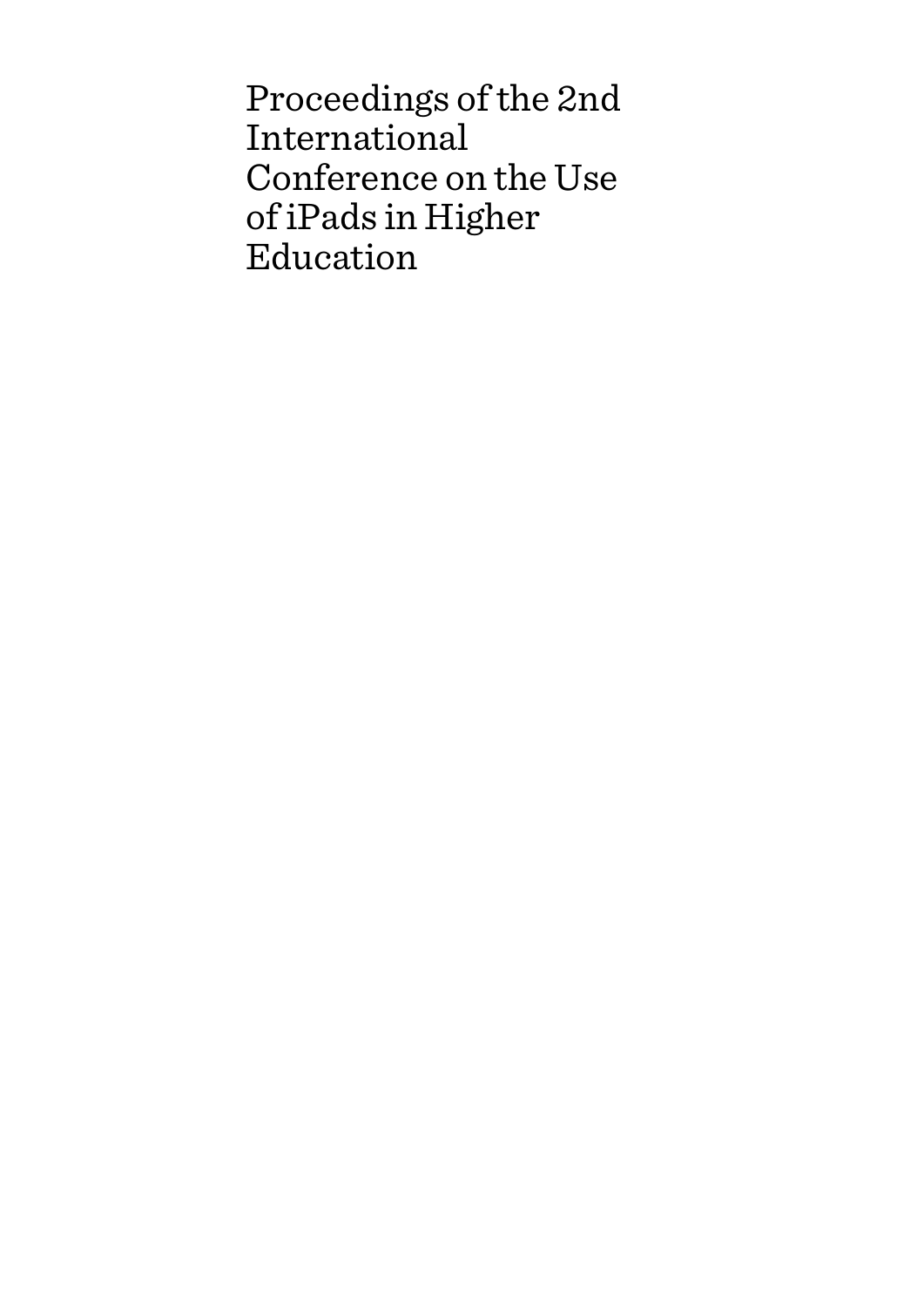#### Members of the Editorial Board

Benjamin F. Baab, Ed.D. John Bansavich, Ed.D. Nicos Souleles, Ph.D. Fernando Loizides, Ph.D.

#### Members of the Peer Review Panel

Benjamin F. Baab, Ed.D., University of San Francisco John Bansavich, Ed.D., University of San Francisco Jeffrey D. Boehm, Ph.D., Bath Spa University Steven Furnell, Ph.D., Plymouth University Paul Hopkins, M.Ed., University of Hull Poonam Kumar, Ed.D., Saginaw Valley State University Rebecca Loboschefsky, M.A., University of San Francisco Fernando Loizides, Ph.D., University of Wolverhampton Mary Morrison, Ph.D., University of Southampton Christopher O'Leary, M.A., University of San Francisco Sabba Quidwai, M.Ed., University of Southern California Lynnae Rankine-Venaruzzo, M.A., Western Sydney University

Emily Saavedra, MPS, Higher Colleges of Technology, Dubai

Nicos Souleles, Ph.D., Cyprus University of Technology Kimberly L. Tohill, M.Ed., Pennsylvania State University Brandon van der Ventel, Ph.D., Stellenbosch University

#### Members of the Conference Steering Committee

John Bansavich, Ed.D., University of San Francisco, Chair Benjamin F. Baab, Ed.D., University of San Francisco, Co-Chair

Ken Yoshioka, University of San Francisco Michelle Ruiz, University of San Francisco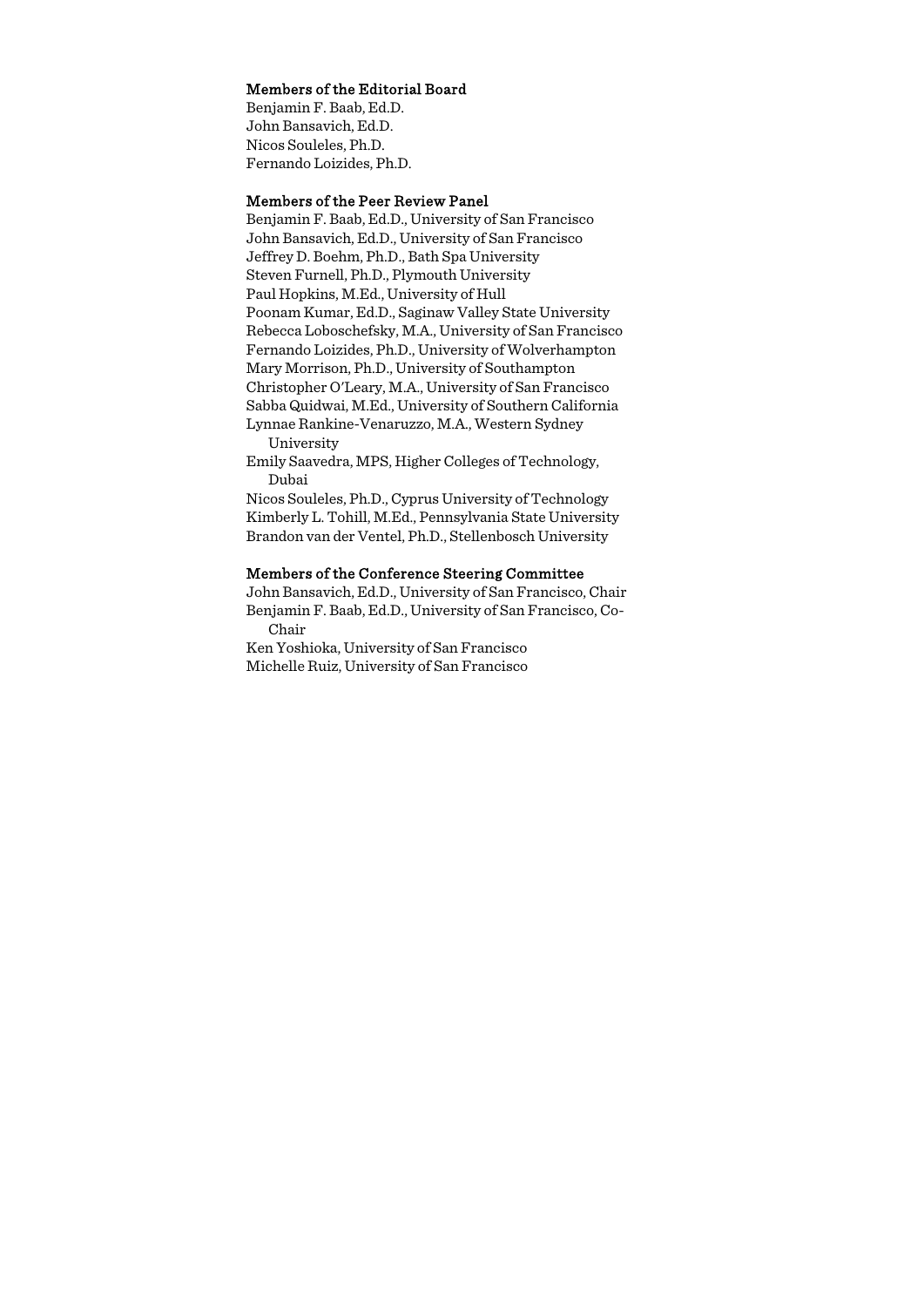# Proceedings of the 2nd International Conference on the Use of iPads in Higher Education

Edited by

Benjamin F. Baab, John Bansavich, Nicos Souleles and Fernando Loizides

Cambridge **Scholars** Publishing

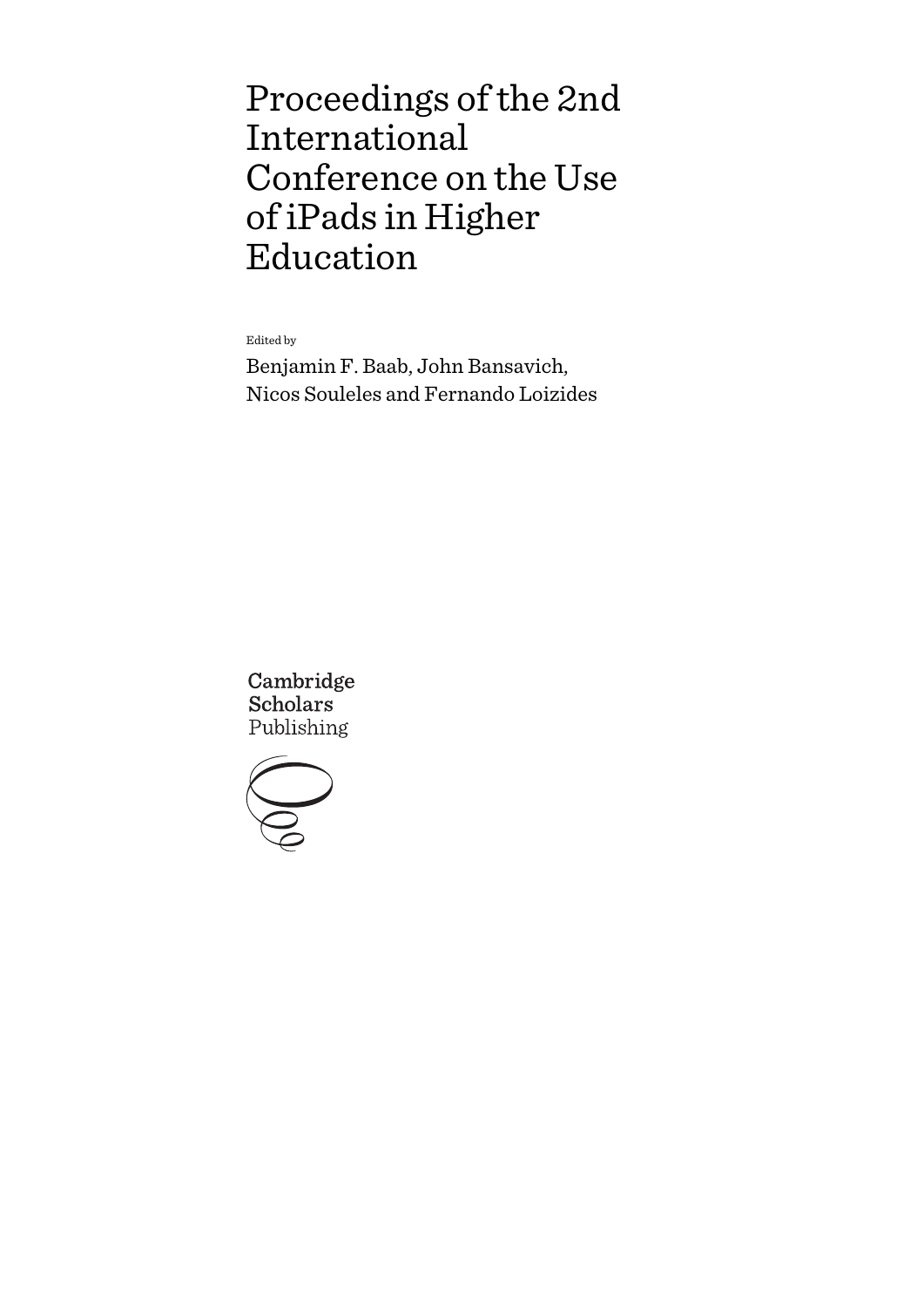Proceedings of the 2nd International Conference on the Use of iPads in Higher Education

Edited by Benjamin F. Baab, John Bansavich, Nicos Souleles and Fernando Loizides

This book first published 2017

Cambridge Scholars Publishing

Lady Stephenson Library, Newcastle upon Tyne, NE6 2PA, UK

British Library Cataloguing in Publication Data A catalogue record for this book is available from the British Library

Copyright © 2017 by Benjamin F. Baab, John Bansavich, Nicos Souleles, Fernando Loizides and contributors

All rights for this book reserved. No part of this book may be reproduced, stored in a retrieval system, or transmitted, in any form or by any means, electronic, mechanical, photocopying, recording or otherwise, without the prior permission of the copyright owner.

ISBN (10): 1-4438-9973-9 ISBN (13): 978-1-4438-9973-4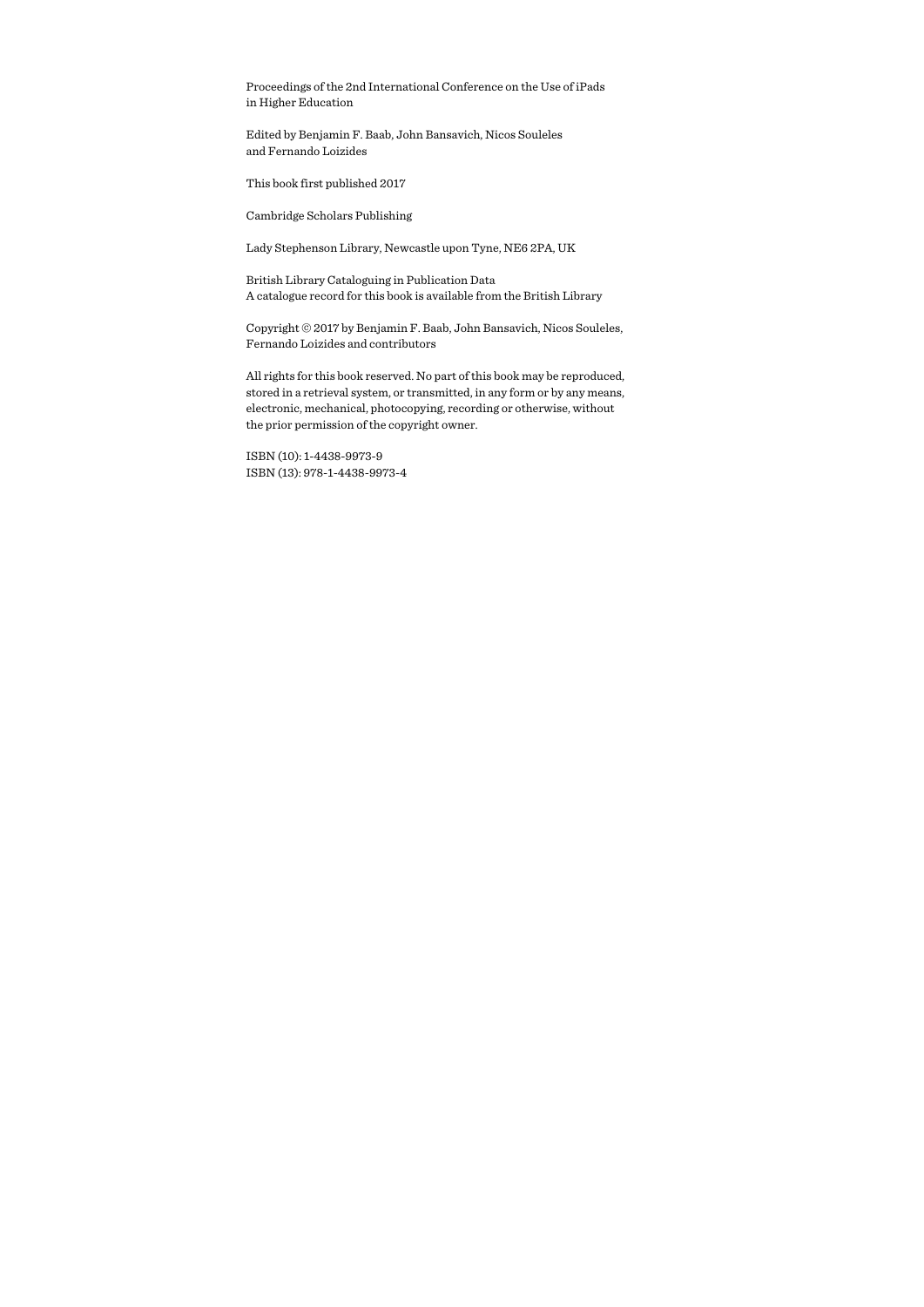## TABLE OF CONTENTS

| A Nomadic Research Journey: Blogging with an iPad and Taking<br>a Critical Posthumanism Perspective<br>Veronica Mitchell                                            |
|---------------------------------------------------------------------------------------------------------------------------------------------------------------------|
| The Multidisciplinary Application of Mobile Learning with iPads:<br>A Comparison of Approaches for Enhancement<br>Fiona Harvey and Dr. Mary Morrison                |
| Enhancing Fieldwork Learning using an eBook<br>Judith E. Lock and Charlie Cosstick                                                                                  |
| Everyday Student Use of iPads: A Vade Mecum for Students' Active<br>Learning<br>W. Brian Whalley, Derek France, Alice Mauchline, Katharine Welsh<br>and Julian Park |
| Converging Lines: Apple's iPad and Active Learning in Higher Education<br>Jeffrey D. Boehm, Ph.D. and Neil Glen, MA RCA                                             |
| Use of iPads to Support Group Work in the Classroom<br>James Bowers and Poonam Kumar                                                                                |
| Collaborative Game-Based Learning with iPads and External Keyboards<br>in a Web Development Class<br>Aekaterini Mavri, Fernando Loizides, and Nicos Souleles        |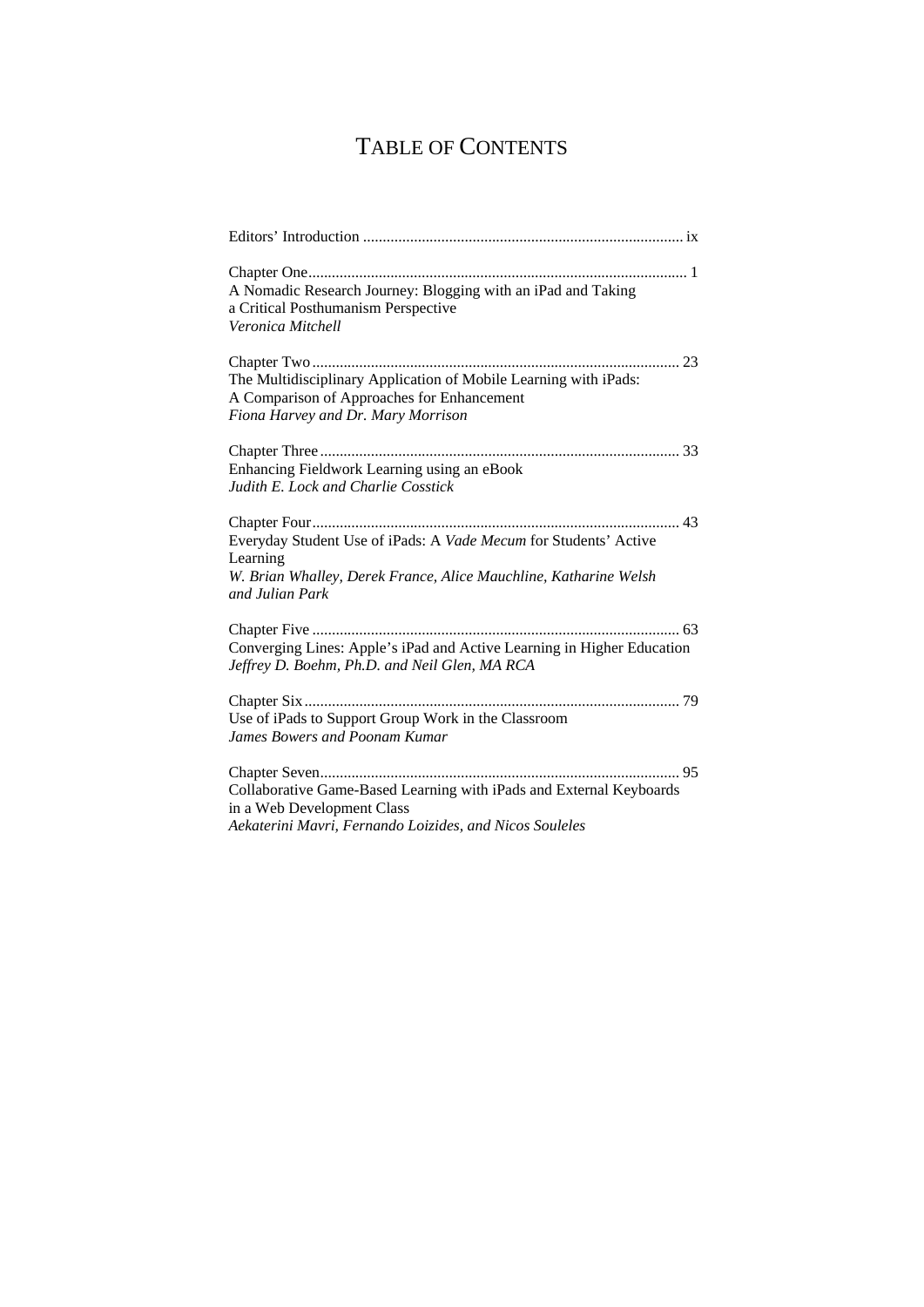#### vi Table of Contents

| The Nature of the eBook on the Mobile Device as a Tool for Developing<br>and Promoting Interactive Learning<br>Paul Hopkins and Dr. Kevin Burden |
|--------------------------------------------------------------------------------------------------------------------------------------------------|
| Varying Perspectives: iPad Deployments at the University of San Diego<br>Jerome Ammer, Bradley Bond, Shahra Meshkaty and Cyd Burrows             |
| Using iPads for Teaching Future Educators to Integrate iPad Use<br>in the Classroom<br>Claudia McVicker                                          |
| iPads in Art and Design Higher Education: A Survey of Practices<br>and Challenges<br><b>Nicos Souleles</b>                                       |
| Towards Designing a Portable Online Assessment System<br>Abdel-Karim Al-Tamimi, Esraa Bani, Issa Ala' Elaqul and Anwar Zoubi                     |
| The End of the Paper Term Paper? How the iPad Can Enrich<br>the Feedback Process<br>Oliver Hadingham                                             |
| Mobile Learning Institute: A Faculty Professional Development Initiative<br>Michael Truong and Tim Schreffler                                    |
| 'Appy hour: Building a Faculty Professional Development Tablet<br>Workshop<br><b>Tracy Stuntz</b>                                                |
| The Scale of the Challenge: Staff vs. Student Perspectives of iPads<br>in Higher Education<br>Alice Shepherd and Dr. Sarah Underwood             |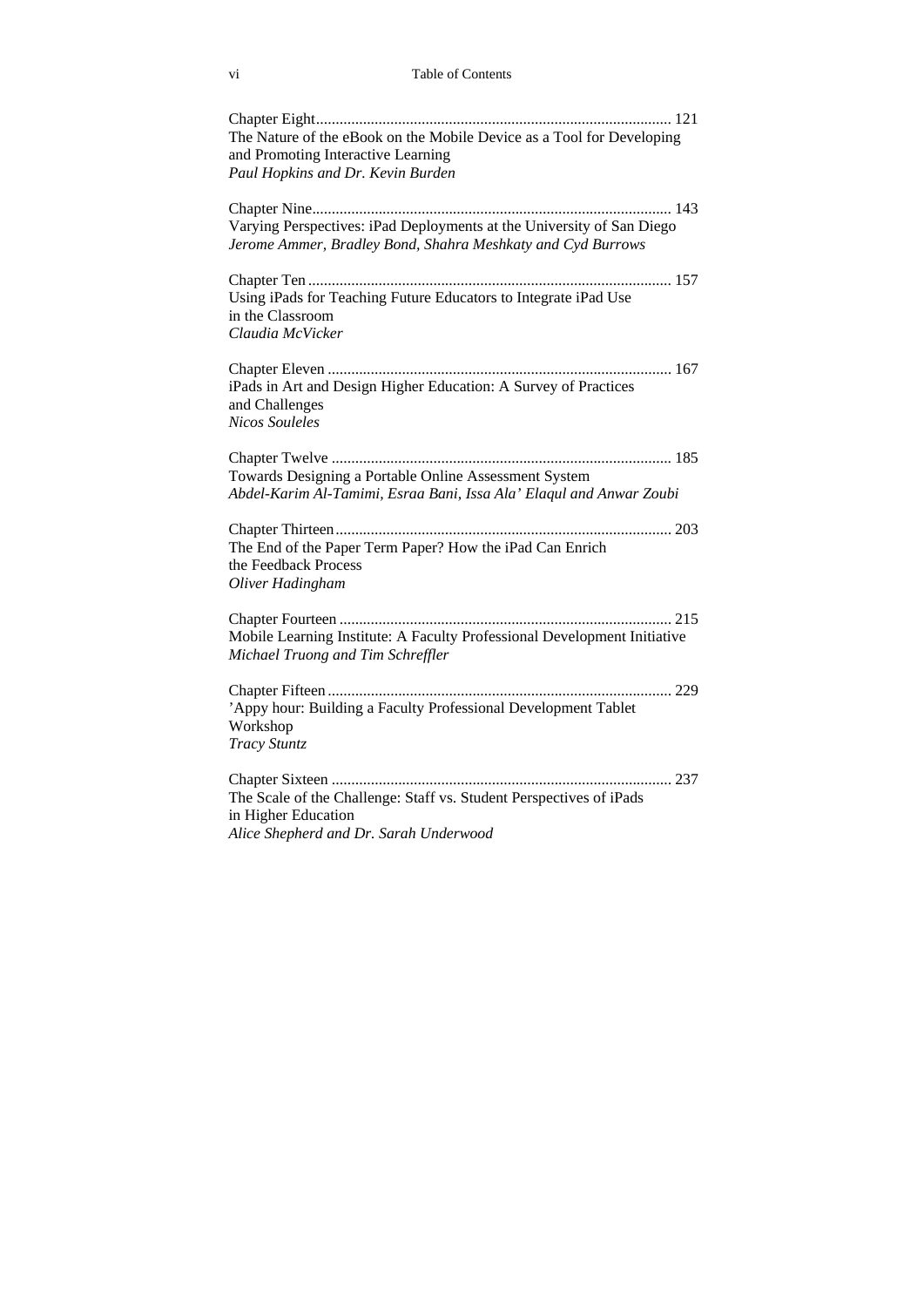| Proceedings of the 2nd International Conference on the Use of iPads | vii |
|---------------------------------------------------------------------|-----|
| in Higher Education                                                 |     |
|                                                                     |     |
| Redefining Learning Using a Common Mobile Platform:                 |     |
| One University's Journey through Initial Implementation             |     |

*Victoria M. Cardullo*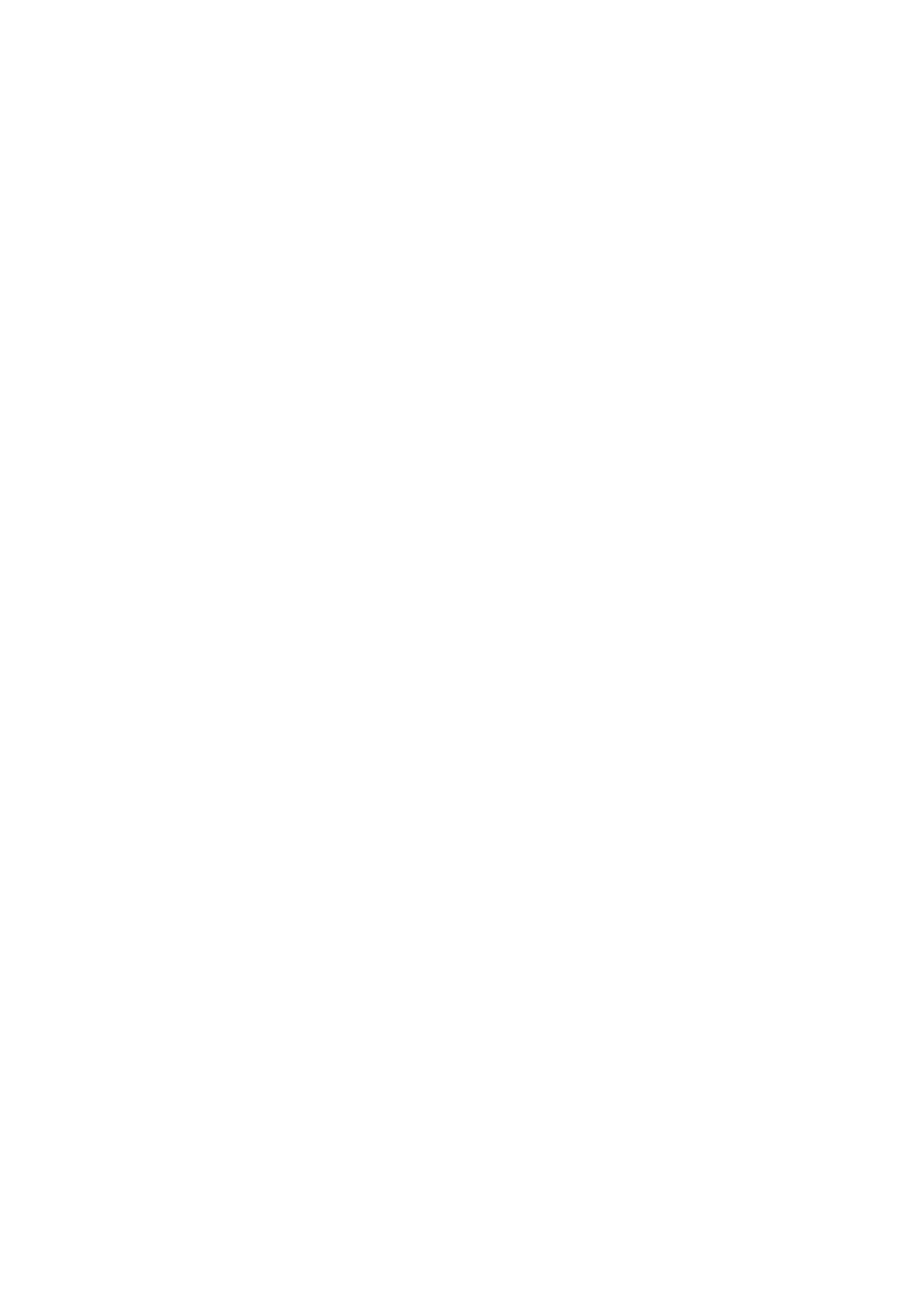### EDITORS' INTRODUCTION

In 2011, the Art + Design: elearning lab (http://elearningartdesign.org) started investigating the use of iPads in art and design education. At that stage it became obvious that academic research in this area was minimal and from this emerged the need to organize the 1st biennial international conference on the use of iPads in Higher Education (ihe2014). The first conference took place in Paphos (March 2014) and it attracted delegates from various countries and disciplines, thus confirming the need for a regular forum where academics and practitioners from different disciplines could exchange their experiences, research and best practice on the use of iPads in higher education.

The second International Conference on the Use of iPads in Higher Education, hosted at the University of San Francisco in San Francisco, California, featured 38 sessions over the course of three days, March 16- 18, 2016. Sessions included insightful and inspiring keynote speaker presentations, formal reports of research and iPad implementation activities, exploratory working sessions, and skill-based, hands-on workshops. Attendees represented 28 US states and 11 countries across five continents in diverse roles such as researchers, faculty, administrators, IT specialists, and students from a wide variety of academic disciplines.

These Proceedings provide the in-depth, written versions of the research reports and iPad implementation experiences that were presented in 17 of the conference sessions. The following chapters are organized from an ever-widening perspective, beginning with personal accounts of iPad use by students and faculty, expanding to program and departmental experiences, and culminating with institution-wide iPad implementation and support activities.

The editors greatly appreciate all who worked to make the conference and these Proceedings a rich resource for sharing ideas, challenges, successes, and future plans, especially the conference steering committee, chapter authors, peer reviewers, and conference attendees.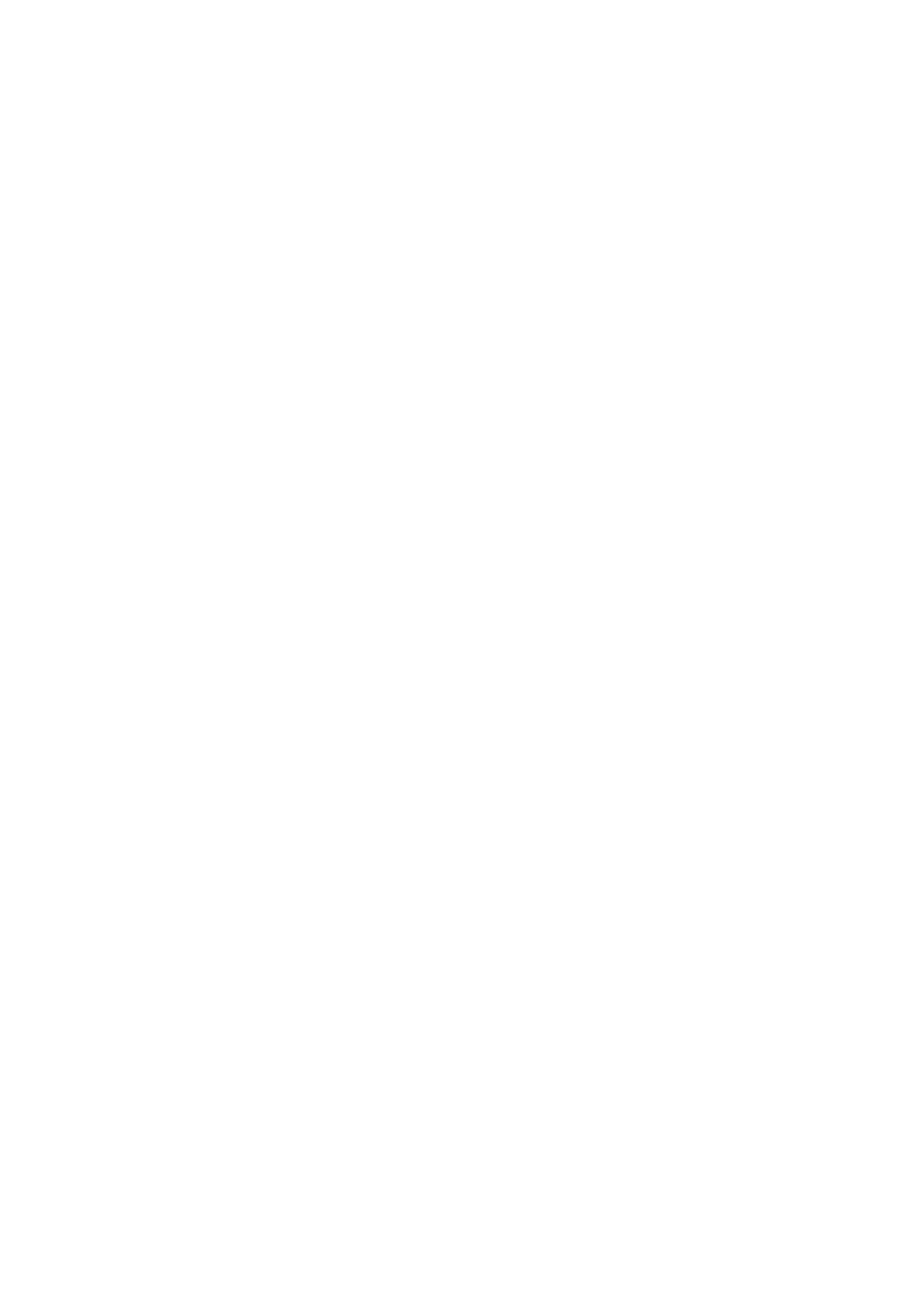### CHAPTER ONE

## A NOMADIC RESEARCH JOURNEY: BLOGGING WITH AN IPAD AND TAKING A CRITICAL POSTHUMANISM PERSPECTIVE1

## VERONICA MITCHELL



#### **Abstract**

Most research about the iPad's role in education has investigated the instructional potential of the touchpad and the collective influence it has for shifting teaching and learning practices. This paper explains the more personal journey of an iPad-with-researcher travelling an unknown path through blogging at http://phd4veronica.blogspot.com/.

Each blog post begins with an image created on and with an iPad application (App) or combination of Apps. The forces and intensities of the iPad enable a diffractive approach that inspires thinking beyond traditional research reflexivity. The author illustrates how flows of

Faculty of Community and Health Sciences

Ph +27836359917

 $\overline{a}$ 

<sup>&</sup>lt;sup>1</sup> University of the Western Cape

Department of Physiotherapy

Email: veronicaannmitchell@gmail.com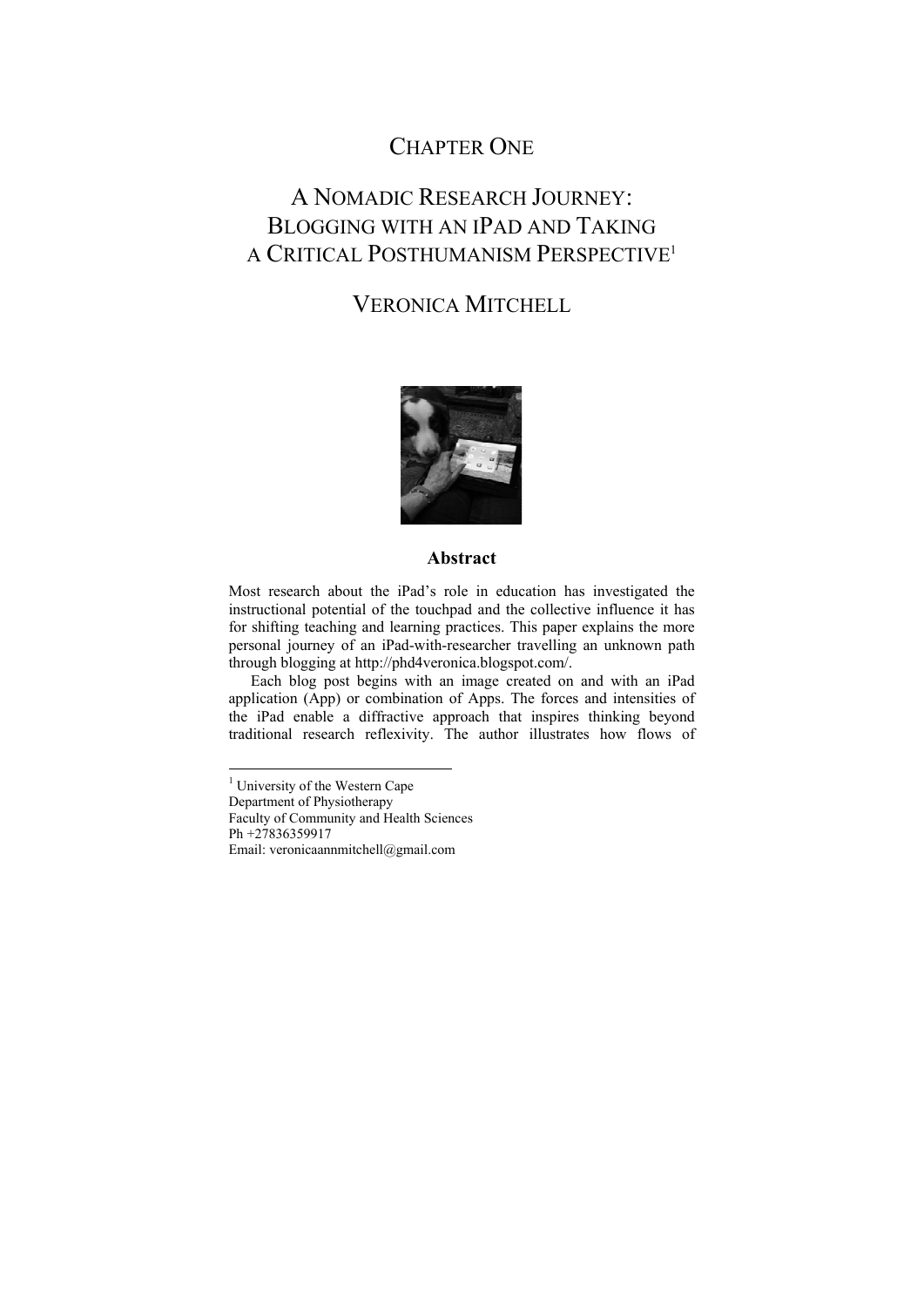#### 2 Chapter One

energies between the iPad and herself open pathways that facilitate deeper engagement with theoretical concepts such as posthumanism (Braidotti, 2013) and new materialism (Barad, 2007). The process of image-making enabled by the touchpad technology leads to blog posts that explain her thinking and learning in the entanglement of theory, practice and data collection relating to practical realities now visible in a doctoral (PhD) research project. Connections are made and illustrated thereby enhancing a research initiative that is enriching teaching and learning in higher education.

Deleuze and Guattari's (1987) rhizomatic thinking illustrates the multidimensionality and openness that maps and promotes meaningmaking in the context of this PhD research based in the Department of Obstetrics and Gynaecology at the University of Cape Town. This study was triggered by students sharing their narratives about witnessing abuse, neglect, and disrespect (ANAD) in South Africa's over-stretched public health birthing facilities. The objective of the doctoral study is to develop a socially just pedagogy for undergraduate medical students, one which affords them the opportunity to respond to socially unjust practices within the health system. The iPad serves as a powerful enabling mechanism in this research endeavour.

**Keywords**: iPad, blogging, images, posthumanism, rhizome

#### **Introduction**

Since the release of the iPad by Apple in 2010 and the explosive acceptance by users of iPads, there has been a slow but emergent collection of research on the use of these touchpads in educational contexts. The majority of this work has been human-centred with investigation into how educators can promote the use of the iPad and its technology as an instructional tool in classrooms particularly within schools. A large Canadian study (Karsenti & Fievez, 2013) indicated the "breathtaking cognitive potential" of iPads (p. 1). The survey findings noted the scarcity of research despite the potential. In this study the use of iPads was limited by the teachers' appetite for risk and their comfort with the tablet, therefore they predominantly used it as a content resource in the manner of a textbook and for course tasks such as assignments. The portability of the tablet and the ability to access information were expressed as the greatest benefits. Where the touchpad has had a strong penetration in schools, it has enhanced collaboration and motivation for learning in a creative manner amongst other benefits (Karsenti & Fievez, 2013).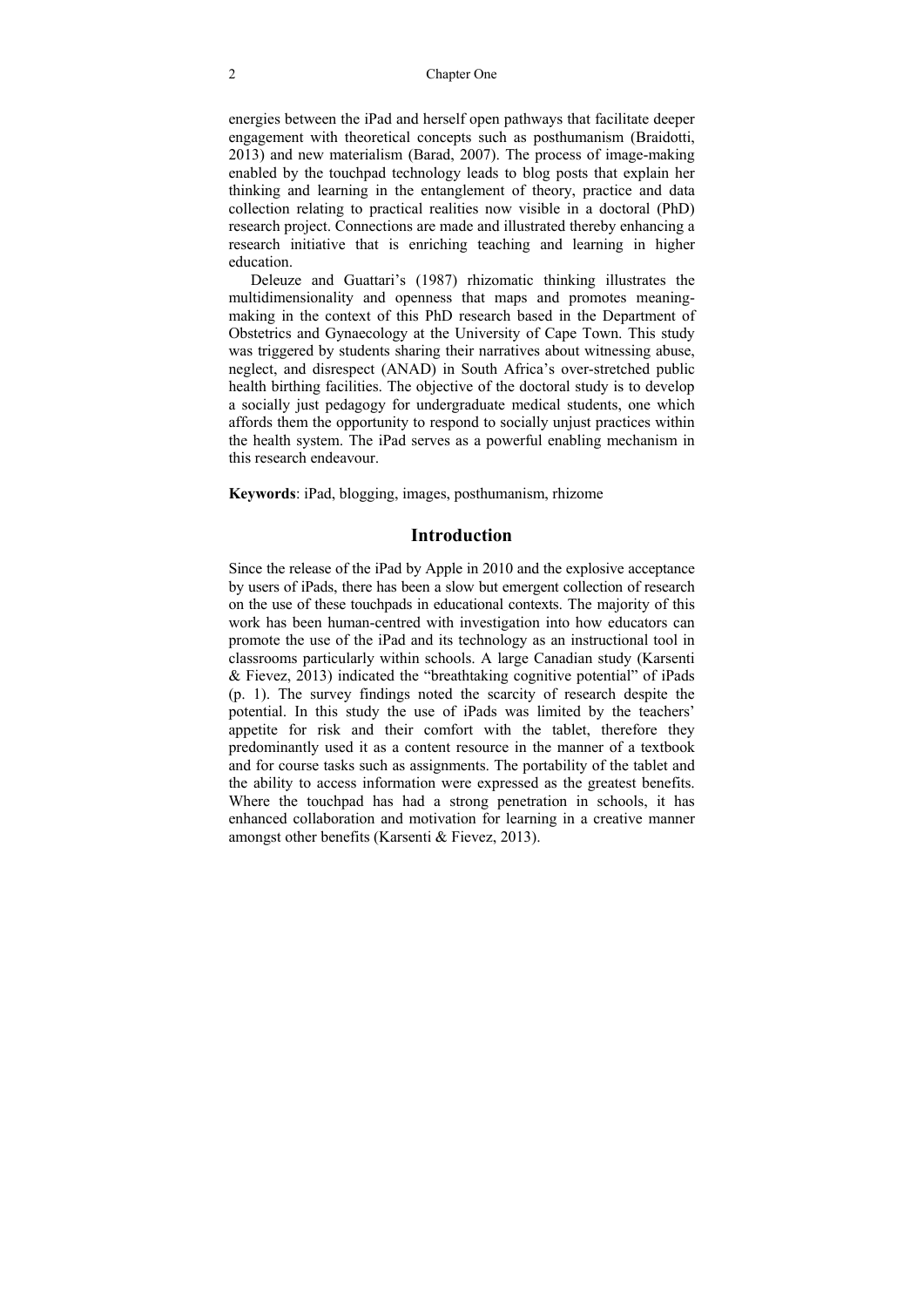There is a small and emerging scholarship in universities worldwide that explores the educational potential of iPads (Souleles & Pillar, 2015). As with schools, the focus has centred on the collective use of the iPad for promoting teaching and learning. For instance, Sullivan (2013) reports on her use of iPads to foster writing skills, to encourage "fluency, creativity, and accessibility" with recognition of the iPad's universal design and its collaborative potential (p. 2). The Cyprus-based Art+Design elearning lab has taken the lead in organizing biannual conferences to promote collaborative scholarship on the use of iPads in education. Their research with educators at Falmouth University in the United Kingdom assessed the usability of iPads using Rieber and Welliver's (1995) instructional transformation model. This model explains the hierarchical levels of adoption and engagement with technology through five evaluative stages ranging from the lowest level of familiarisation through utilization, integration, reorientation to the highest level of evolution. (Souleles, Savva & Watters, 2015). A follow-up study on student perceptions of the instructional potential of the iPad in art and design teaching found a fragmented variety of uses that limited the assumed potential for the iPad (Souleles, Savva, Watters, Annesley & Bull, 2014).

A systematic review drawing on 20 selected research papers suggested that there is "hope beyond [the] hype" for iPads to transform educational practices (Nguyen, Barten & Nguyen, 2015, p. 199). There is recognition that the "current state of practice is still in [its] infancy and exploratory" with the scepticism of educators again noted as a limitation (Nguyen et al., p. 197). Integration of this technology into teaching, learning, and research appears to be the greatest challenge.

Siemens and Tittenberger (2009) point out that for educators to be effective in bringing technology into their teaching they ought to have a "spirit of experimentation, [w]illingness to engage learners in the creation of learning resources (co-creation of content), [w]illingness to 'let go' of control and content presentation approaches to teaching [and] [t]olerance of failure" (p. 15). These attributes differ from the usual required for traditional teaching especially in medical education where subject knowledge and class control are highly valued.

From a personal perspective, my experimentation with technology with undergraduate medical students, and shifts in my own teaching style to facilitate student-centred interactive classroom sessions led to my immersion in a doctoral research project. In this research, blogging has become an integral and dynamic force and valued component of the process. Through and with the iPad, in multimodal ways, I am integrating my own learning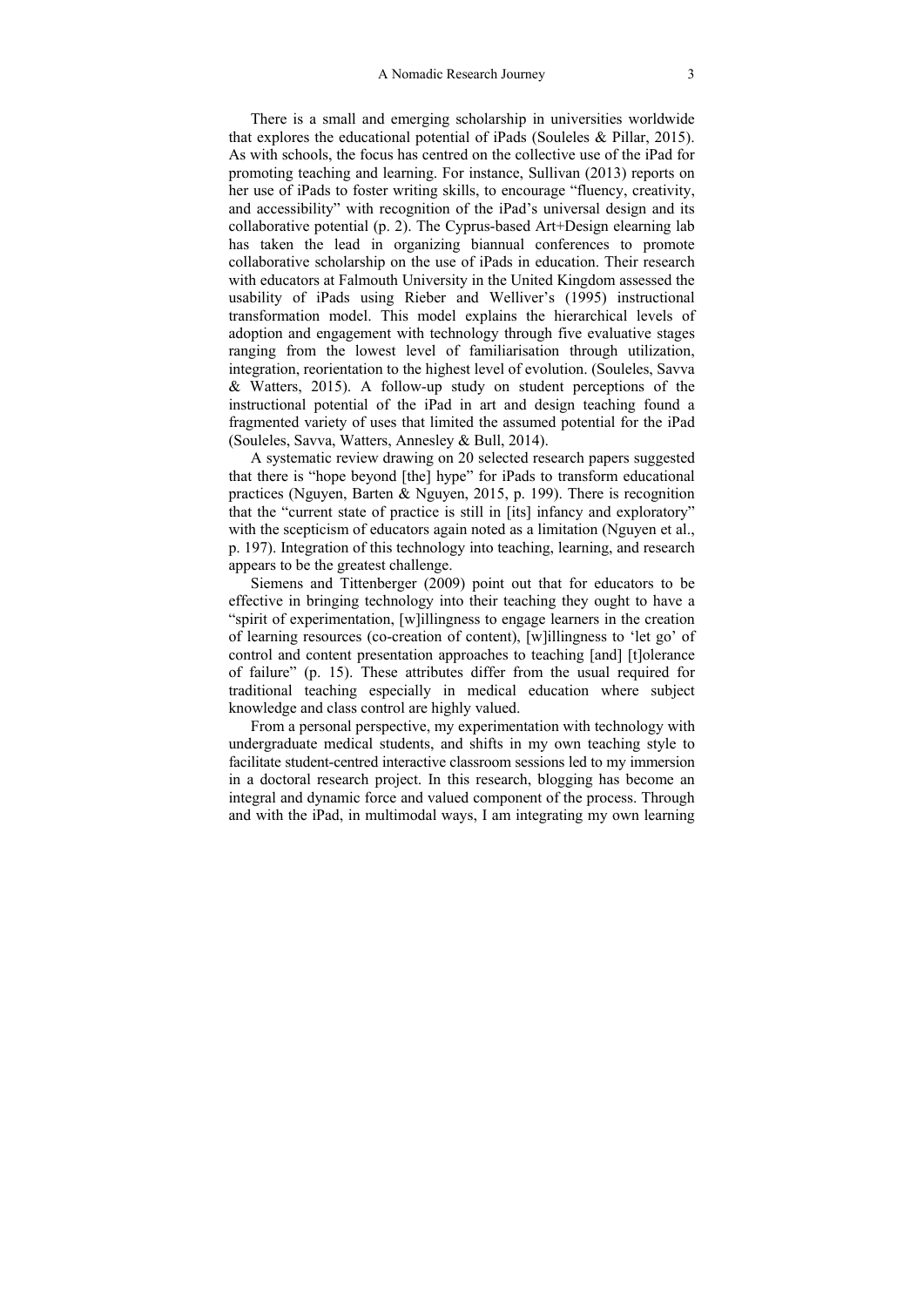of theoretical concepts with classroom practices and data collection. This paper describes my own nomadic journey through blogging.

#### **Theoretical Insights**

A focus and starting point for each blog is the creation of an image on and with the iPad. These images mediated by my iPad form a dominant part of my research journey through unknown territory, a travelling path in which I explore my own learning in the creation of blog posts. According to Sapochnik (2013) image-making as part of the process in a research project is unusual and limited.

The relational ontology of my being and becoming-researcher involves "nomadic thinking" explained by Rosi Braidotti (2006) as a "nomadic subjectivity in transposition" that constitutes the possibility of weaving together different strands and indicates (as in music) "variations and shifts of scale in discontinuous but harmonious patterns" (p. 5). This posthuman philosophy decentres the human subject in an affirmative manner and moves away from the binary of the subject as me and the object as my iPad. In this mutual exploration I recognize my "nomadic body, a threshold of transformations … a surface of intensities and an affective field in interaction with others" (Braidotti in interview with Dolphijn & van der Tuin, 2012, p. 34).

Working through posthumanism, Karen Barad's (2007) new materialism enables me to interrogate the complex relationships that give agency to time, matter, and space. Furthermore, Gilles Deleuze and Felix Guattari's (1987) rhizomatic thinking provides a useful metaphor to describe the potential of the assemblage formed by the iPad and myself. This assemblage is the network created between myself, the human, and the iPad, as the non-human, both connected and related through "the mutual constitution of entangled agencies", an entanglement that Barad (2007) calls an intra-action rather than an interaction (p. 33).

The tablet makes available an open and smooth landscape for my explorations in which these different theoretical concepts can be threaded through each other. The iPad's affordances, described as "the action potential of a technology" (Siemens & Tittenberger 2009) enable me to explore my learning (p. 21).

In this paper I will explain how images on the iPad created with different applications (Apps) have produced a force and intensity to open up my thoughts and ideas contributing to my regular blog posts published on Blogger which is hosted by Google. These blogs are self-generated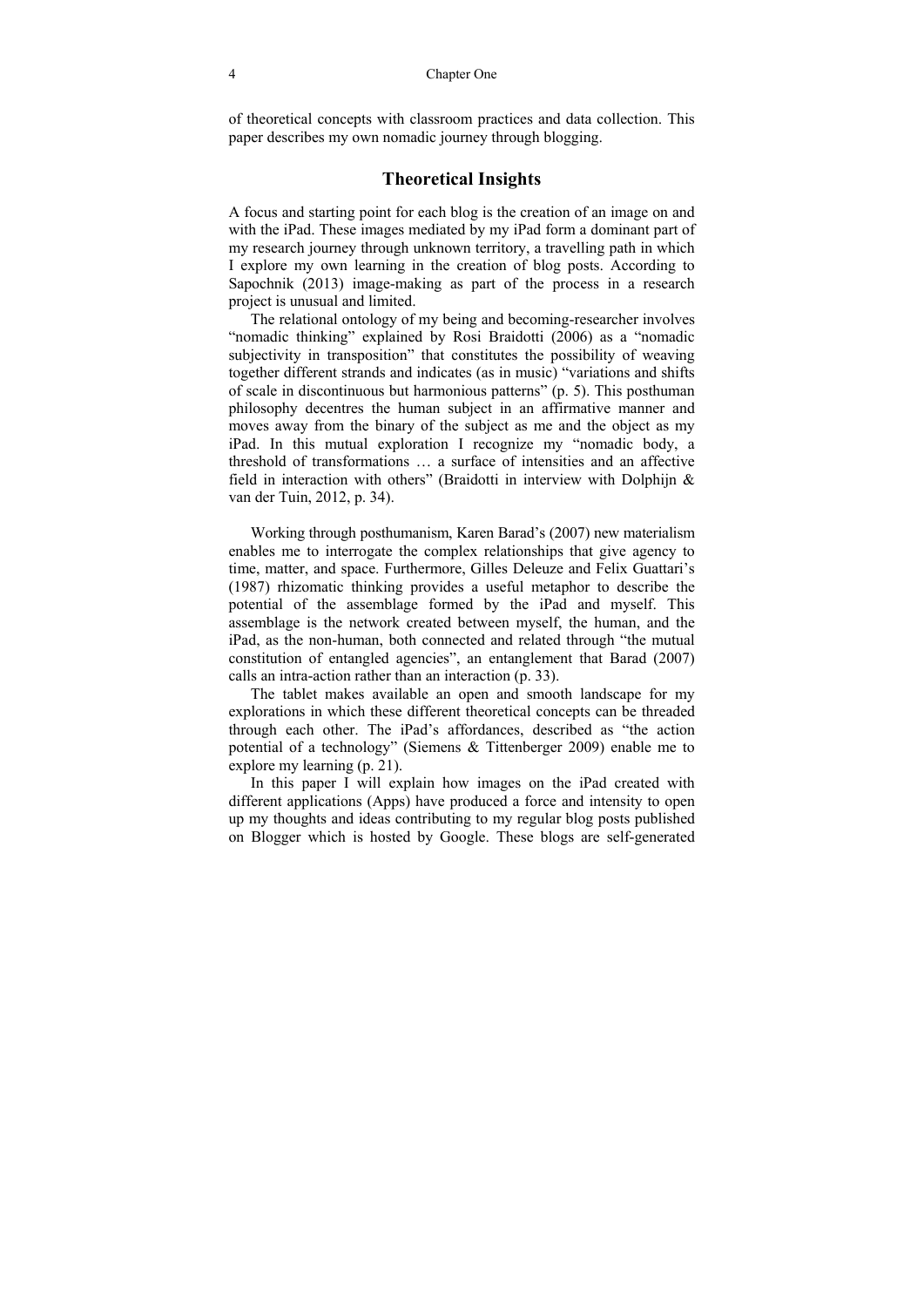with the iPad; they both individually and collectively reflect my learning through the process of researching student learning in Obstetrics. The iPad has become an extension of myself through the interrelationships and intra-actions involved in designing images and writing the texts of these blogs.

#### **Looking in on Obstetrics Learning**

Through blogging I share my explorations as a doctoral candidate immersed in researching and developing a socially just pedagogy in medical education: a teaching strategy that seeks to engage with "troubled knowledge" to develop students who can be and become advocates for change (Jansen, 2009). Zembylas (2013) explains 'troubled knowledge' as "the knowledge of a traumatized past such as the profound feelings of loss, shame, resentment, or defeat that can be carried from participation in a traumatized community" (p. 177).

The fourth year curriculum in Obstetrics is the focus of my research project, a curricular space of extreme emotional tensions, a time when students are initiated into the practical aspects of birthing babies in the local public health facilities. It is a momentous slice of the curriculum in our six-year medical degree, sometimes considered as a rite of passage when students begin to feel like real doctors as they combine theory with practical experiences. However, our undergraduate medical students at the University of Cape Town (UCT), South Africa, are immersed in an overstretched health system exacerbated by the legacy of Apartheid, and where they frequently observe human rights violations that leave them feeling helpless, shamed, and disempowered (Vivian, Naidu, Keikelame & Irlam, 2011).

Local research in our Health Sciences Faculty at UCT describes how students witness "professional lapses", one of the many terms used to describe abuse, neglect, and disrespect (ANAD) among healthcare providers and clinical teachers at all levels of training (Vivian et al., 2011). Surprisingly, this tension is particularly prevalent in Obstetrics both locally in South Africa and globally (Honikman & Fawcus, 2015, Bohren, Vogel, Hunter, Lutsiv, Makh, Souza, et al. 2015, WHO Statement, 2014), yet these practices continue. Hence my interest in developing a teaching strategy that can foster an increased capacity with the new generation of doctors to challenge prevailing unacceptable practices that have become normalized.

As an educator in health and human rights at several levels in the medical undergraduate curriculum, I was drawn to researching students'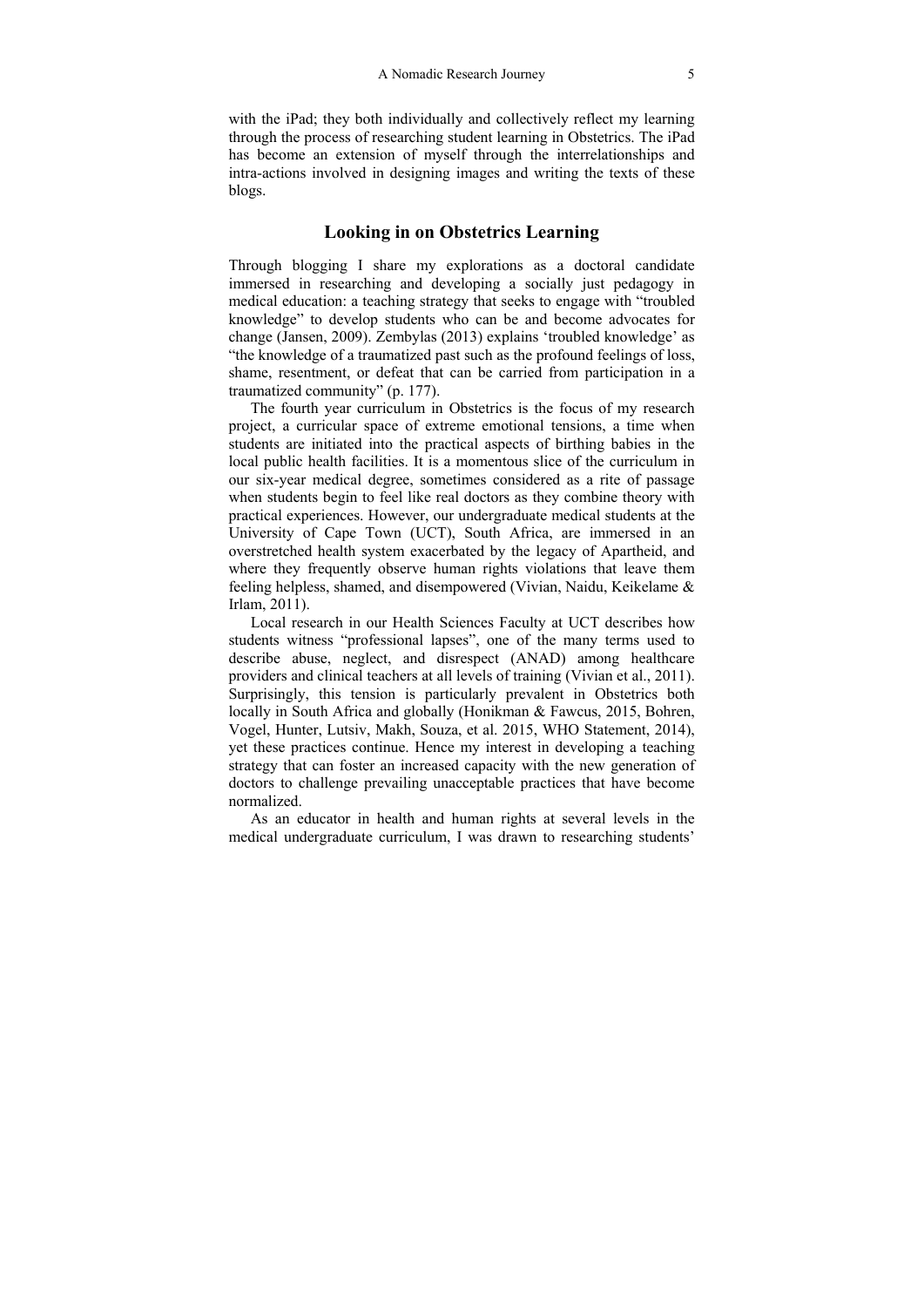#### 6 Chapter One

experiences in their Obstetrics learning. For as Semetsky (2010) points out these "real-life events are themselves those critical lessons from which we can and should learn" (p. 480). She expands on this notion in her later concept of an "ethics of integration" that uses these points of uncertainty, these critical incidents, to create revised understandings and meanings, "to become-other when we create in practice a new meaning for a particular experience" (Semetsky, 2012, p. 47). My shock and dismay as an outsider looking in (as a part-time educator who is not a medical doctor) triggered a "line of flight" into my present doctoral research project - an unexpected "deterritorialization" that took me away from simply facilitating workshop engagement (Deleuze & Guattari, 1987). These Deleuzian concepts will be explained further in the paper.

I began to take "notice of the differences and transformations that emerge in specific events" and to move away from a human-centred gaze known as the anthropocentric gaze towards an exploration of a more expansive understanding of the multiple forces shaping student learning (Hultman & Lenz Taguchi, 2010, p. 539). My doctoral research project (PhD) emerged as a consequence of listening to students' personal narratives both in the classroom and from online reflective commentaries. I started questioning what was influencing their struggles and the conflicting messages that were troubling them. I felt an urgency to find a pedagogical strategy that could best equip students to engage with issues of social injustice and ethically respond to them.

Ethics approval was obtained from the University of Cape Town where I work with the undergraduate medical students and from the University of the Western Cape where my research forms part of larger collaborative educational projects exploring critical posthumanism and the affective turn.

#### **A Nomadic Blogging Journey**

Through this on-going research project, I have created a blog to describe my personal learning experiences as an individual researcher in higher education. The blog posts provide a space for interpreting and mediating my understandings and journaling my learning journey through the PhD process. I am nomadically exploring my learning and thinking by mapping the landscape through creating images and writing related texts in these blog posts using Blogger at http://phd4veronica.blogspot.com/

The blog is self-generated with no prescriptive instructions from others. While there are many reasons why academics are engaging with blogging (Mewburn & Thomson, 2013), my motivation is driven by the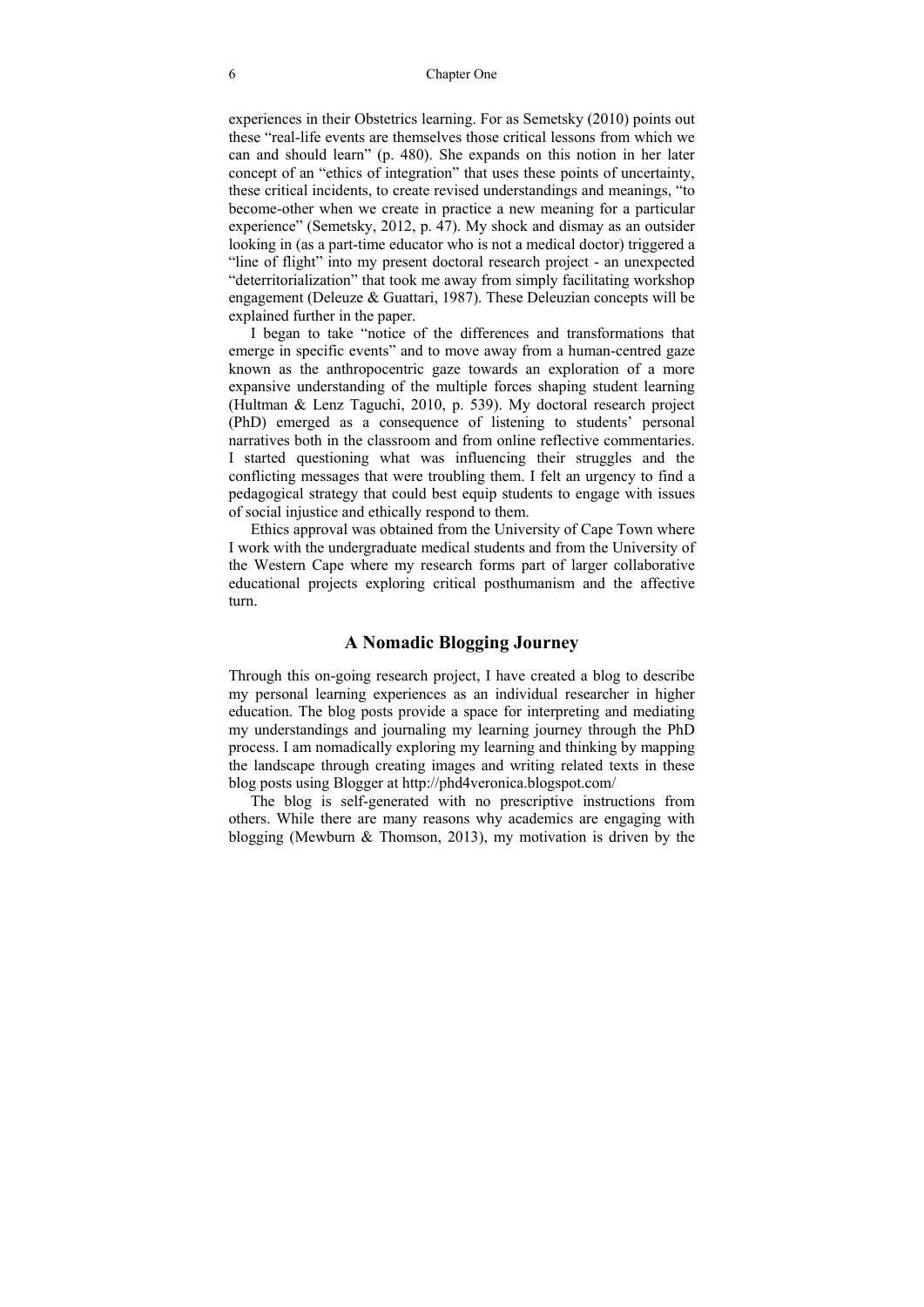need to interrogate my emerging understandings and interpretations of the theoretical concepts related to my research and the associated data. The public space of the blog and social affordances through a wider readership and interaction with others online, is a consequential factor rather than a reason for its creation.

Blogging is an increasingly popular educational online tool that offers a number of technological and educational affordances (Bower, 2008). Deng and Yuen (2011) suggest that blogging acts as a vehicle for "selfexpression, self-reflection, social interaction, and reflective dialogue" (p. 441). These factors encouraged me to use my iPad for blogging. Selfexpression through image-making appears to facilitate and expand my thinking in a way that text was not able to do. The images enable me to move beyond reflection, which Barad (2007) suggests is about "mirroring and sameness" (p. 29). The image-making moves me to a more expansive diffractive reading of my learning in which differences and patterns can be illuminated. Barad (2007) draws on Donna Haraway's concept of diffractive thinking to explain the reality of diffraction in terms of waves that combine and disperse when they overlap and move across an obstacle thereby generating an interference/diffraction pattern. She stresses the value of working with difference rather than sameness.

Each blog post begins with an image that is constructed through drawing tools in single or multiple layers or with photos that are placed separately or together. Different combinations of components are used in constructing the art-making. This process of visual communication is later followed by text. There is an openness to new possibilities and influences. I explore different Apps in producing the images and find them through searching the Internet or from recommendations given to me by others in conversations or online social media. This differs to research and classroom practices where Apps are selected by educators and researchers for students to use (Souleles et al., 2014).

The image-creation appears to enable me to embrace the entanglement of materiality with myself, to discern the differences that matter. Rather than evaluating the end product of each image or analysing its visual representation, the drawings have agency of their own. Each forms an assemblage with me and the iPad, reflecting my thoughts, rather than being reduced to a passive reproduction (Barad, 2007). This is explained in Figures 1.1 and 1.2, which show examples of the visuals produced on my iPad with brief explanations.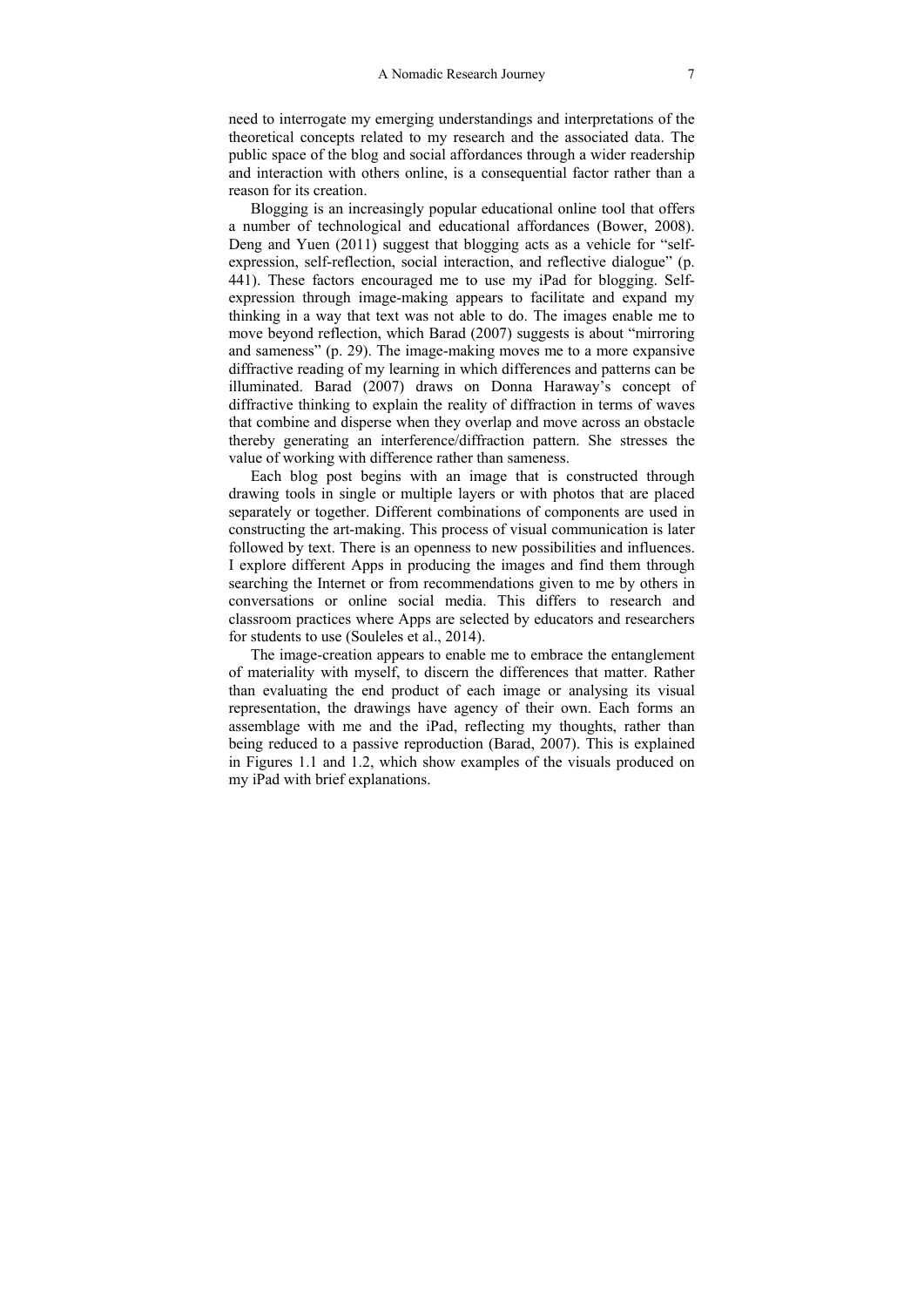

*Figure 1.1* relates to the blog post titled "My iPad and Me". It was drawn using the Brushes App to explain how the iPad is an extension of my being and becoming, opening up new possibilities through my thinking with the materiality of the tablet, any time, any place. There appears to be a dual flow of affect and intensities through the fabrication of imagining mages (Deleuze & Guattari, 1987).



*Figure 1.2* shows myself immersed in the research data, being caught in the folds through mutually constituting forces. I cropped selfie photos then inserted them into my drawing created on the Sketches App.

The meanings of my drawings/diagrams/images constitute a materialdiscursive practice which is open-ended and where "the material and the discursive are mutually implicated in the dynamics of intra-activity" (Barad, 2007, p. 152). I seek to understand the force, impact and entanglement on me as a researcher/teacher and what effect the curriculum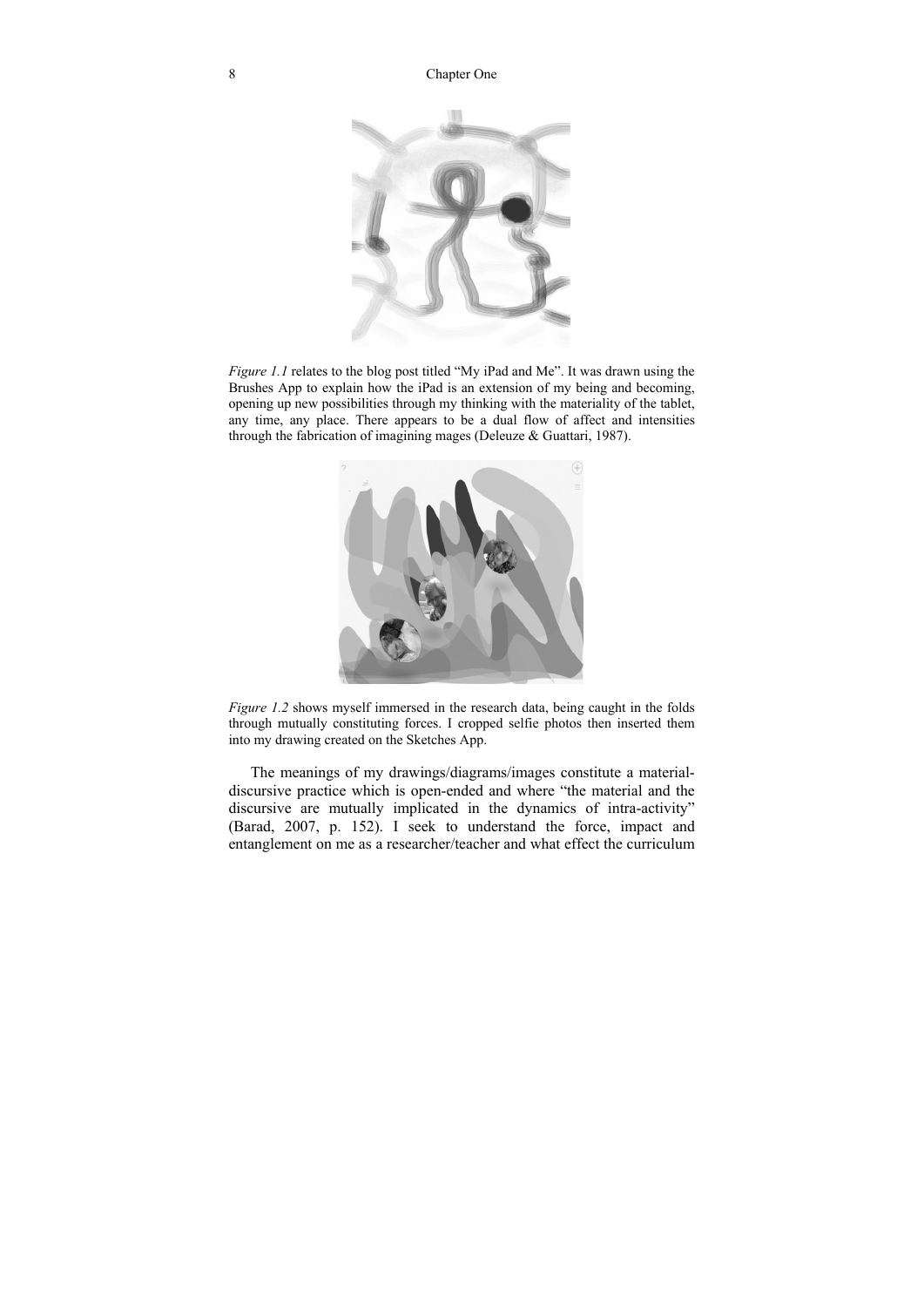has on student learning. Below I provide three more examples of images I have produced, accompanied by brief explanations.



Figure 1.3 shows an image created in my blog titled, "Behind my blogging" which explains how the images and blogs have become self-generated data emerging through an iterative process - data-in-the-making, "enabling newness to come into existence; the 'more-than' of data" (Springgay & Zaliwska. 2015, p. 137). There is a sense of freedom and playfulness in creating my blog images. Here I have superimposed stamps of facial impressions from the Coolfaces App onto an earlier design created in the Adobe Ideas App. The roughly circular elements from a previous blog post titled, "Digging deeper into diagramming" were drawn to demonstrate the multiple lenses that illuminate the entanglements emerging from my research.



Figure 1.4 was drawn using the Sketches App in a blog post titled "Citing circles". I crack a peephole into my teaching experiences with students in their practical Obstetrics rotation. This is pulling me along lines (explained as "lines of flight" by Deleuze and Guattari (1987) that touch/feel/see and explore students' experiences that are often hidden away through silence. The darkness of this peephole is illuminated by the impact of sharing.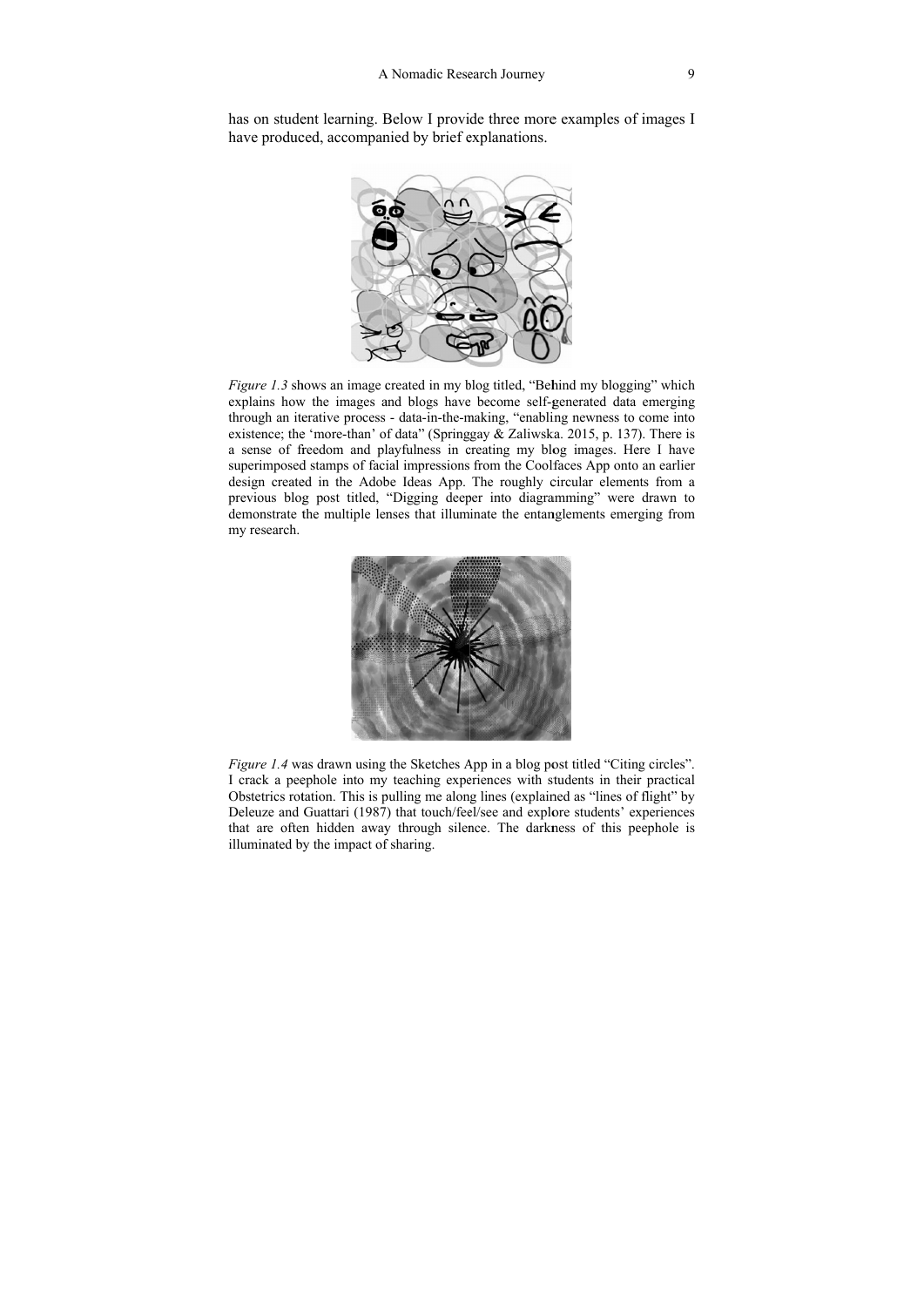#### 10 Chapter One



*Figure 1.5* is the drawing in a blog post titled "Position mattering" created using the iPastels App. The image centres a bed that holds down a woman giving birth. It highlights the regulation and control that is evident in some birthing units. Our students recognize the disjuncture between learning about alternative options for birthing positions then witnessing a different approach in some of the maternal facilities where choice is not an option.

Beyond the physical smooth surface of the tablet there is a deeper smoothness where the potential energies move outside the tools and competencies that I possess. This openness to new possibilities and influences where creativity can enhance the process, is described as a smooth space by Deleuze and Guattari (1987). It differs from the usual scientific research which tends to prioritize the transmission of information and facts led by evidence which is measurable with impact outcomes, known as a striated approach indicating tight control and classification (Deleuze & Guattari, 1987).

The iPad expands and multiplies my ability as I connect with it to the wide range of tools and a/effects available to me in the different Apps. Without any design or artistic training, I can experiment in the creation of images or collages. Furthermore, the mobility affordance of the iPad allows me to spontaneously create the images in different places and times such as on the bus, in coffee shops or other informal settings.

Thinking through images with my iPad contributes an important component to my research project by providing a different way of knowing, and interpreting those ways differently. The drawings help me to explore my insights from and about the multiple actors involved in student learning in Obstetrics. The iPad images can accommodate issues around relationships such as affect, defined as "our power to affect the world around us and our power to be affected by it, along with the relationship between these two powers" (Hardt in Clough, 2007, p. ix). The assemblage of the iPad and me has an empowering force; it opens up new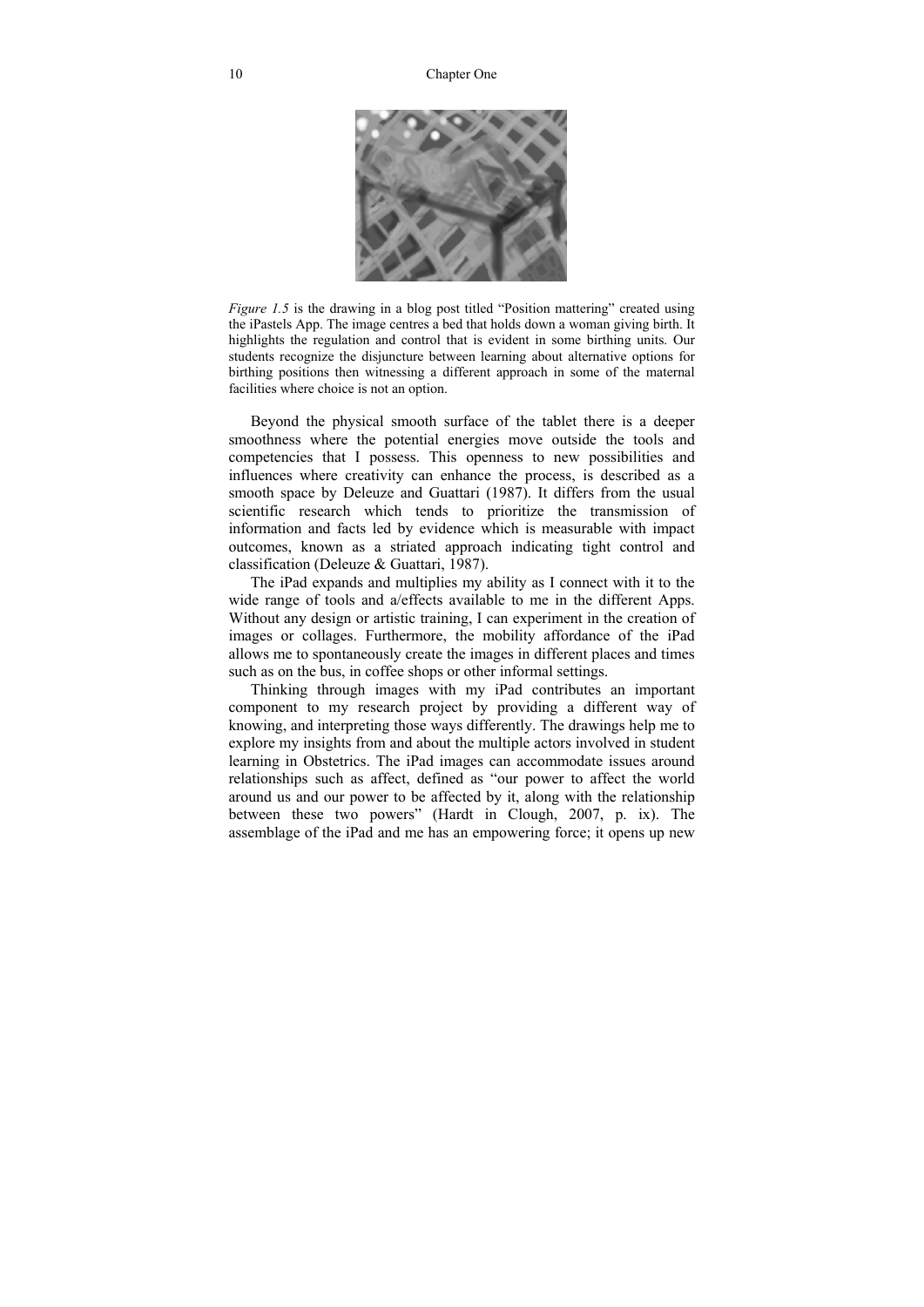channels of flow in the Body without Organs (BwO) - in my body/the body of the iPad (Deleuze & Guattari, 1987, pp. 22-23). Lenz Taguchi and Palmer (2014, p. 764) explain BwO as "a body as a plane or place, which is passed by and intertwined with material, semiotic, and social forces of various speeds and which is becoming more or less 'full' or 'emptied' on a continuum". My subjectivity gets extended by association with the many interconnections and intra-actions that emerge in the teaching machine (Deleuze & Guattari, 1987).

#### **The iPad and Me**

Braidotti (2013, p. 43) asserts that posthumanism does not assume an individualised, human self but "a transversal inter-connection or an 'assemblage' of human and non-human actors". This assemblage began in November 2014 when my iPad and I produced weekly artefacts as blogs. Through the medium of blogging I progressively question my own position, my becoming in the production of this research project. In this process of entanglement where images and ideas twist themselves as they relate to each other through my linguistic and artistic efforts, the assemblage is becoming in unexpected ways that are fluid and dynamic. As indicated in Figure 1.1, the iPad is part of me, an extension of my being - a consequence of my visual impairment (a congenital condition) yet a ramification and amplification of my creative flows. There is an interdependence between myself and the device - an example of the posthuman that recognizes the decentering of the human (Carey, 2010).

The drawings act as the initial force, opening up flows of energy as I question my theoretical understandings of what we do in the Obstetrics curriculum and how we do it. By creating agential cuts through the images there appears to be a "rhizomatic zigzagging flow" where ideas "link, connect or collide with another, and produce something new or different" (Lenz Taguchi & Palmer, 2013, p. 675). According to Braidotti (2013) "[t]hinking is the conceptual counterpart of the ability to enter modes of relation, to affect and be affected, sustaining qualitative shifts and creative tensions accordingly, which is also the prerogative of art", as elucidated in my own work (p. 170).

These art creations have contributed to a collection that forms part of my becoming-researcher through an iterative process of multiplication connected to my thinking, Forces and movements entangle to produce assemblages between the iPad and myself. The relations and connection between the tablet and myself construct an in-between space through the "mingling of bodies, the meeting of forces, a constant interpenetration and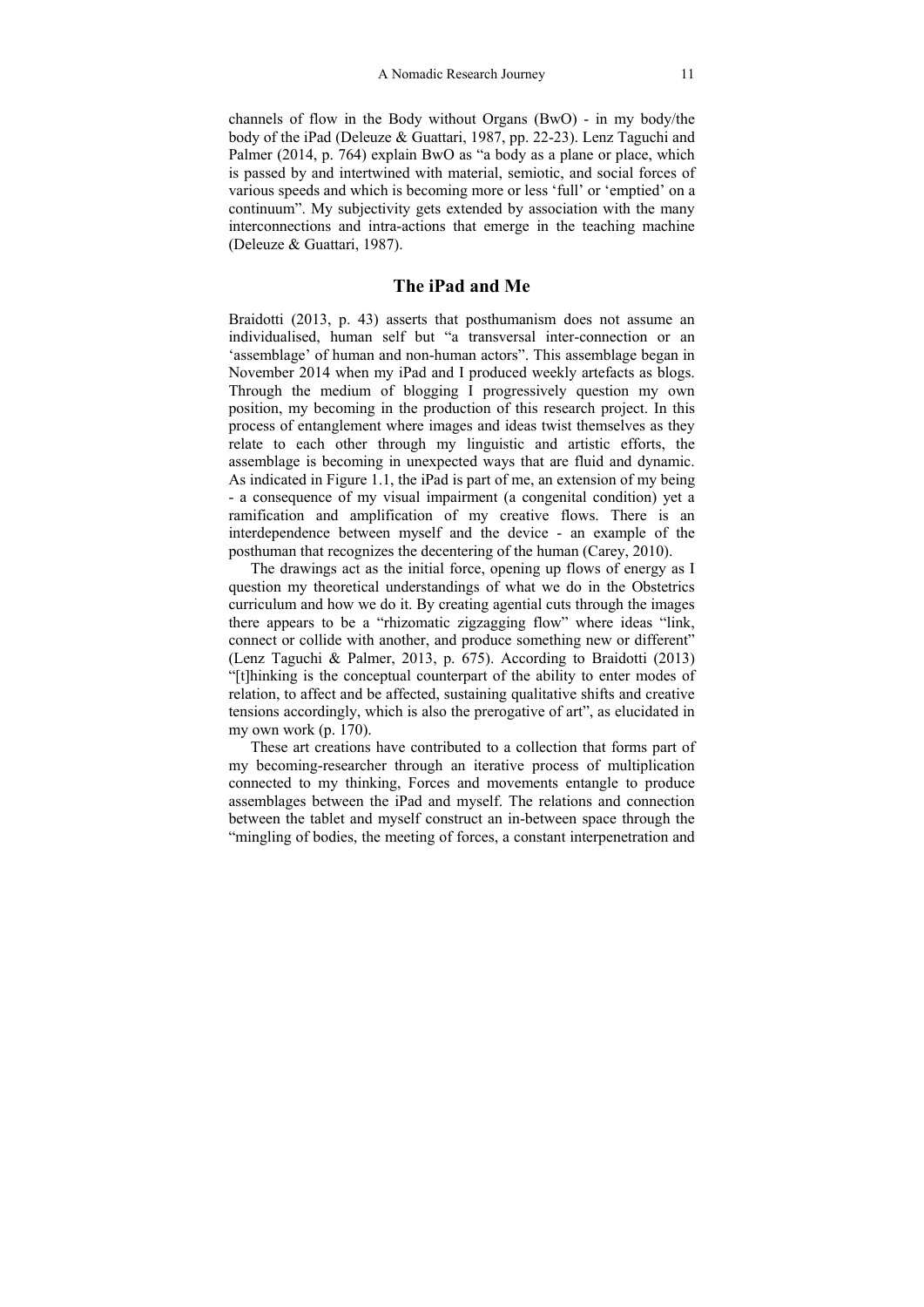interconnection of all phenomena" (O'Sullivan, 2006, in Clark, 2012, p. 209).

The wide range of applications available for images and the affordances of the Internet to access them provide me with a smooth space for exploring my becoming. The iPad offers a surface with little resistance allowing a free flow for my finger, a preference to the presently available stylus or pen options. Original ideas are supported and mangled (Pickering, 1995) by using photos, icons, images made by myself and others that can be combined to provide multiple meanings. I can choose to expand my drawings horizontally spreading out across the tablet face or vertically adding more layers with tools such as Adobe Ideas. The movement is variable. Even magnification on specific areas is possible through different hand movements. The choice of tools and colours gives me more opportunities for exploration—it feels like an immersion into a virtual art studio. Unlike a piece of paper, it is expansive. I am not an artist and have no design expertise, yet I can submerse myself in the free flow of activities like mixing colours, using erasers for varying effects, and choosing a vast array of drawing tools and photo effects. I can plug into ideas as my thoughts move to graft them onto each other (Bergson in interview with Dolphijn & van der Tuin, 2012). This leads to combinations like sketching on photos. I can make agential cuts where and when I choose (Barad, 2007). The texts created (both visual and verbal) then become marks on the iPad/my body that continue to record the progress of my research.

Reflecting on my research journey since acceptance of my doctoral proposal, these blogs have opened up an expansiveness to explore my thoughts and my intra-actions (Barad, 2007). Through readings and conversations with others, new lines of flight have moved me with their force and flows resulting in established beliefs being disrupted and ruptured (Deleuze & Guattari, 1987).

#### **The Entwined Entanglements and Rhizomes**

 '[W]e do not stand outside of the world, we are instead part of the world in its ongoing intra-activity' (Barad, 2007, p.146).

The materiality of images and the iPad have become forces to elucidate the reality of my research on ANAD in Obstetrics. It is through the interrelationships "where things and matter, usually perceived of as passive and immutable, are instead granted agency in their intra-activities" (Hultman & Lenz Taguchi, 2010, p. 539).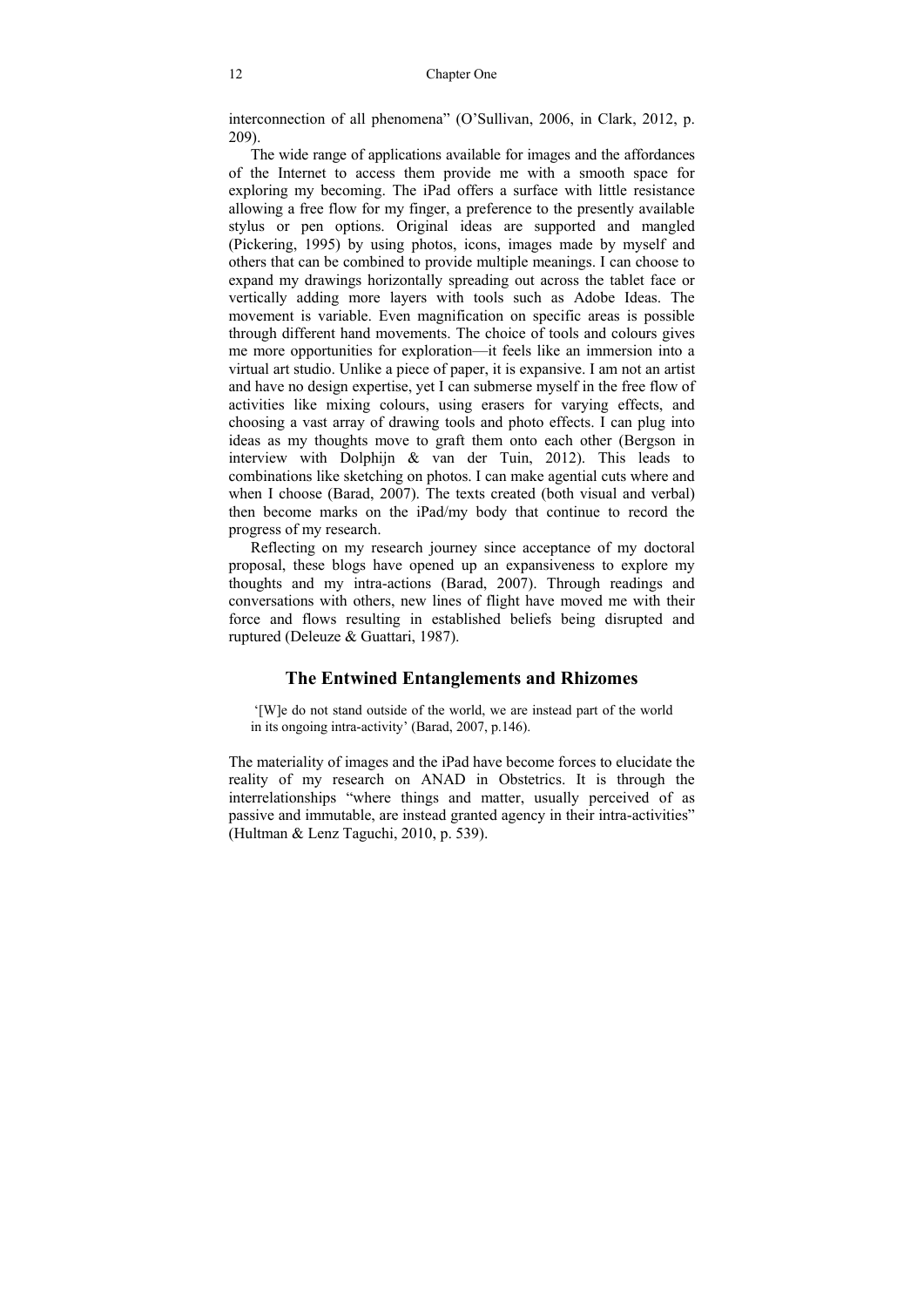While the "grammar of images" (Kress  $&$  Van Leeuwen, 1996) and social semiotics of visual communication are frequently used to describe images through representations, interpersonal connections, and compositional elements, my choice is a move away from the anthropocentric gaze (p. 1996). This move away from centring and prioritizing the human gaze gives recognition to the co-constitutive relations that are mutually intelligible between the material and human. There is an entanglement of connections into which I immerse myself when plugging into the theories and my research data through new materialsim (Jackson & Mazzei, 2012). I seek to diffractively engage through/with difference which tends to be nonlinear and non-hierarchical.

Dolphijn and van der Tuin (2012) assert that we need to begin by "mapping difference in itself" (p. 128). Illustrative of this type of mapping is the metaphor of the rhizome—something without a beginning or end. It is anti-genealogical, with a multiplicity of connections and dimensions, not constrained through bureaucracy or hierarchical organization rather a process that "acts on desire by external productive outgrowths" (Deleuze & Guattari, 1987, p. 14). Figure 1.6 illustrates my rhizo-thinking through a collection of several of my images. While the blog posts are published and viewable in a linear time-determined pattern, the images/text/ideas are related to each other in a multitude of ways.



Figure 1.6. Illustration of rhizo-thinking as inter-connected, iPad-produced images.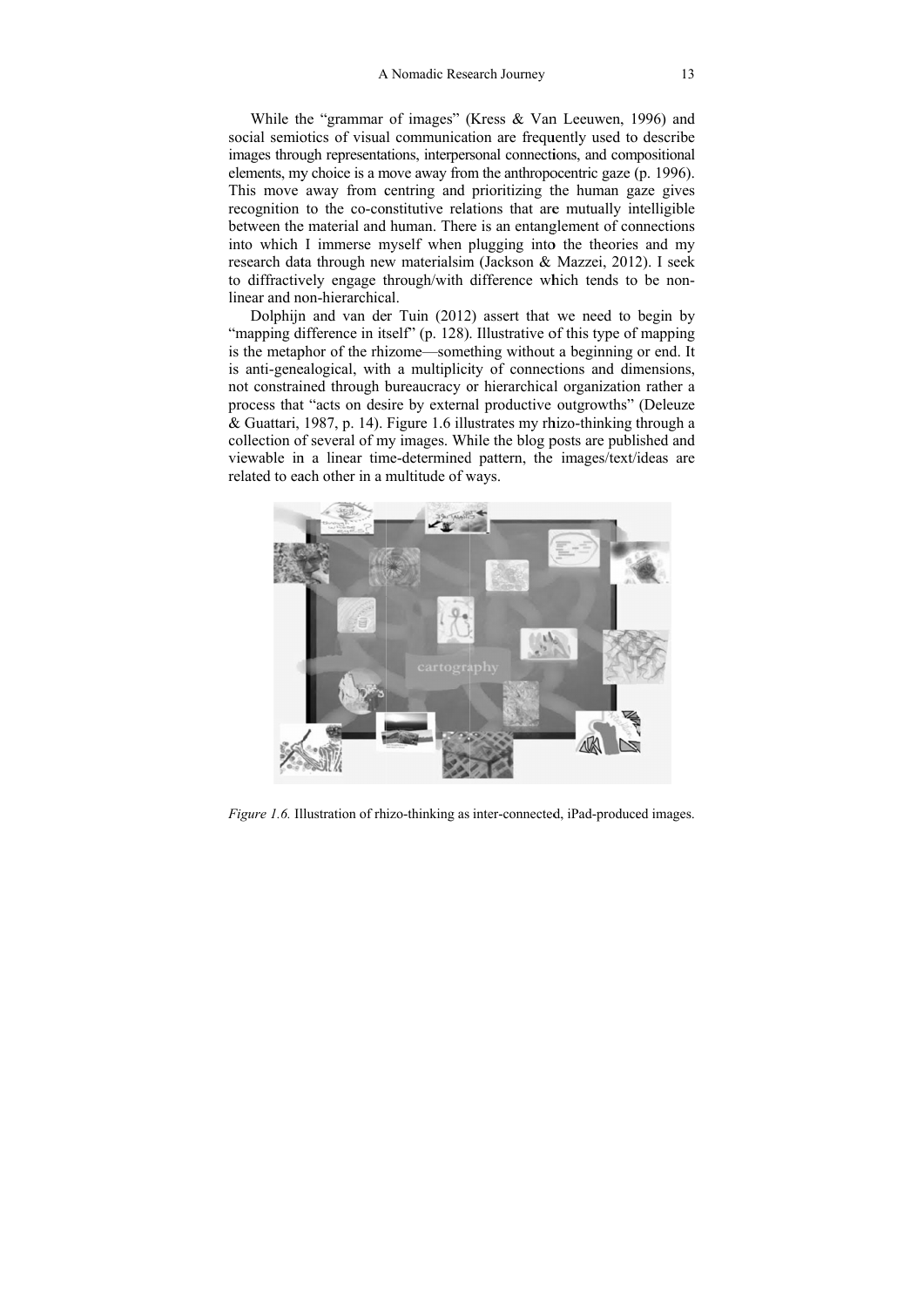What follows is an explanation of Deleuze and Guattari's (1987) rhizomatic thinking to illustrate how a fluid, generative and multidimensional research component is making a mark. As each image is created, an agential cut is made through which certain aspects of my research are highlighted and others excluded (Barad, 2007). With and through images, I diffractively open spaces that can elicit and affirm affective responses.

Deleuze and Guattari (1987) claim that traditional educational practices inculcate an arborescent culture. The vertical, fixed, and linear thinking can be compared to a tree with roots. There is a clear and defined structure representative of the species. Rhizomes on the other hand, are productive and generative and symbolic of post-qualitative research that is dynamic, fluid, indefinite, unfolding (Greene, 2013, p.753). According to Taylor (2008) drawings provide a "trace of the thinking process" through marks that reveal emotions, force, and other characteristics depending on the medium and tools used. As the researcher, I am creating and recreating agential cuts (Barad, 2007). In terms of rhizomatic thinking, the images drawn offer new potentialities that are creative and unimaginable; therefore, mapping becomes a more appropriate term to use than tracing (Deleuze & Guattari, 1987).

Deleuze and Guattari's (1987) rhizomatic framework provides a valuable tool for thinking with my iPad. The tablet extends and connects me to new ways of being. It fosters a rhizomatic exploration using the six principles associated with rhizomes, described in Table 1.1 below.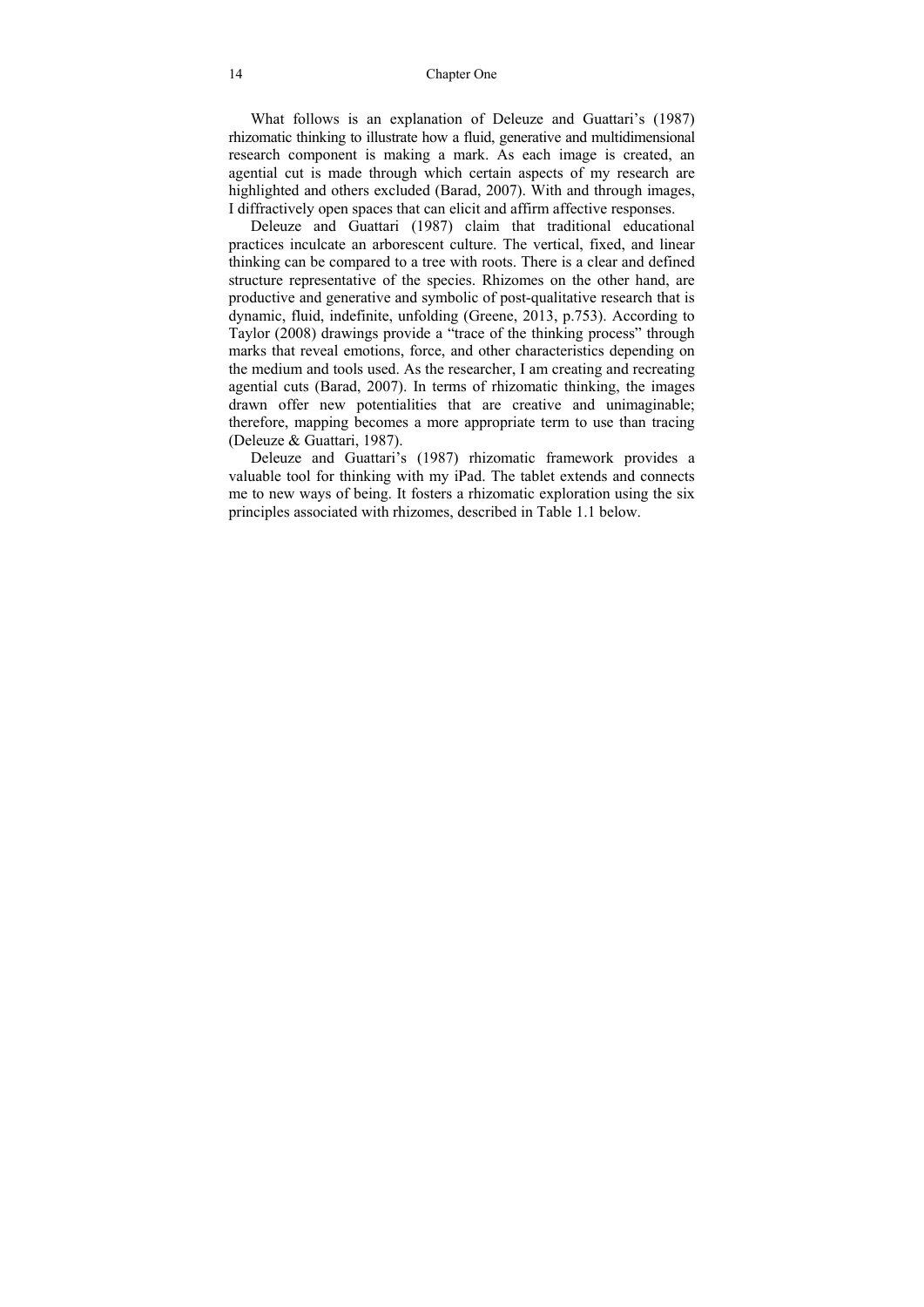| Rhizomatic<br>principle                     | Brief description                                                                                                                                                                       | Demonstrated in the iPad<br>blog posts                                                                                                                                                                                                                                                                                                                                                                   |
|---------------------------------------------|-----------------------------------------------------------------------------------------------------------------------------------------------------------------------------------------|----------------------------------------------------------------------------------------------------------------------------------------------------------------------------------------------------------------------------------------------------------------------------------------------------------------------------------------------------------------------------------------------------------|
| 1.<br>Connection                            | There are no fixed beginnings<br>or endings rather opportunities<br>for splitting off knowledge at<br>nodes and ruptures as new<br>knowledge is created through<br>entangled becomings. | As indicated in Figure 1.6,<br>the images on the blog posts<br>connect with each other in a<br>non-linear manner.                                                                                                                                                                                                                                                                                        |
| $\overline{2}$ .<br>Heterogenity            | Barad (2007) points to the<br>importance of seeking out<br>patterns of difference that<br>make a difference.                                                                            | Rather than using the<br>uniformity of text, through<br>the iPad I work in a<br>diffractive way using<br>different resources enabling<br>the images and texts to<br>thread through my thoughts.<br>The different mediums of<br>pastels, paints, crayons and<br>pens plus fillers and special<br>effects shift me and facilitate<br>the transformed expressions<br>made visible by the available<br>Apps. |
| 3.<br>Multiplicity                          | The generative nature of the<br>rhizome offers multiple<br>potentialities.                                                                                                              | The iPad shifts me into<br>unknown spaces as I explore<br>new and different Apps<br>sometimes found through<br>general searching or online<br>resources such as<br>Educational Technology and<br>Mobile Learning.                                                                                                                                                                                        |
| $\overline{4}$ .<br>A signifying<br>rupture | Rhizomes can be broken at any<br>point creating "lines of<br>segmentarity" (Deleuze &<br>Guattari, 1987).                                                                               | Through the art-making on<br>the iPad new ideas emerge.                                                                                                                                                                                                                                                                                                                                                  |

**Table 1.1:** *Explanation of Rhizomatic Principles*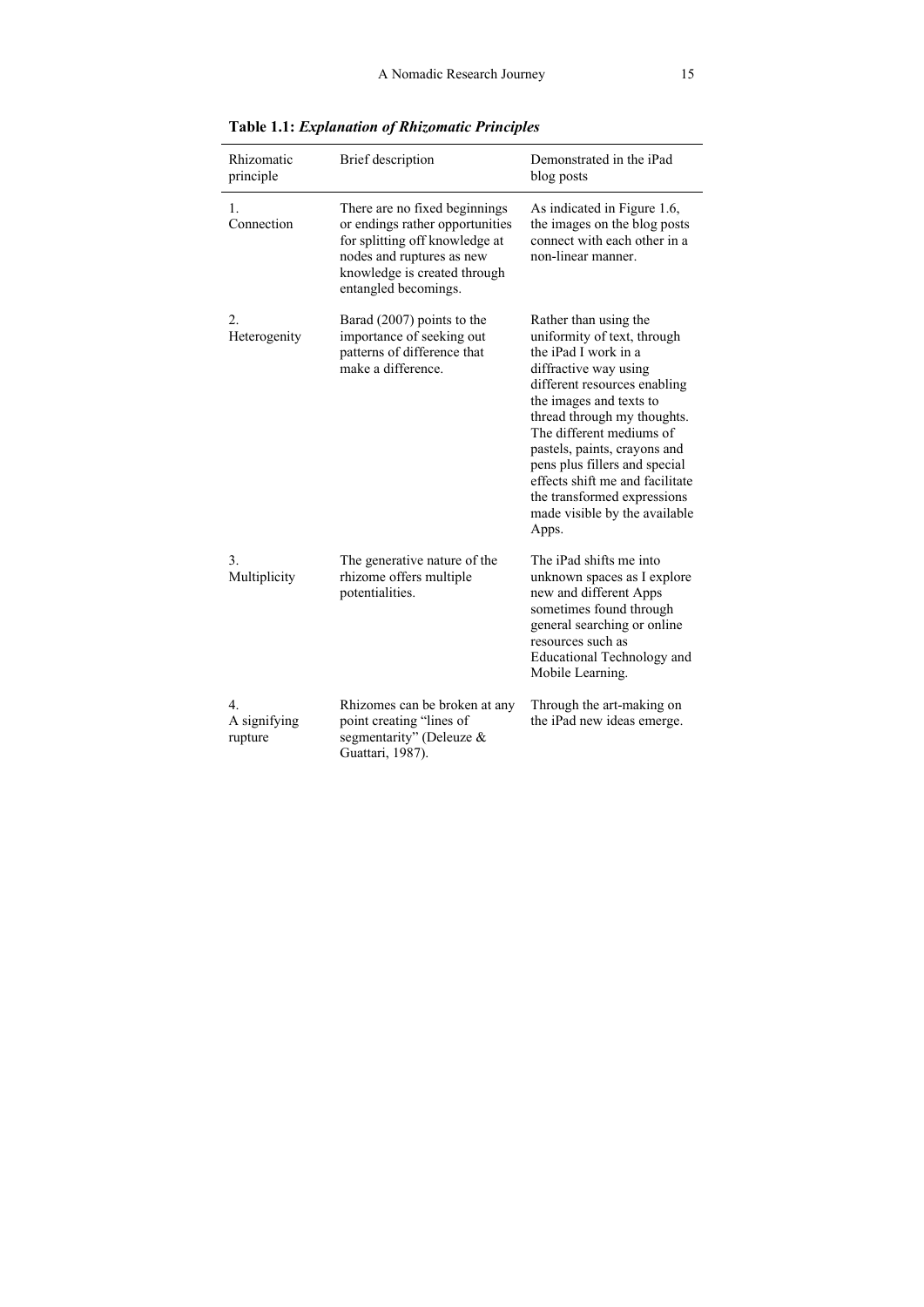| 16 | Chapter One |
|----|-------------|
|----|-------------|

| 5.<br>Cartography  | Maps have multiple entryways<br>and orientations, like<br>rhizomes. Braidotti (2013)<br>explains a cartography as "a<br>theoretically based and<br>politically informed reading of<br>the present" $(p. 164)$ . It is a<br>map of emergence that<br>"constitutes a production of<br>spaces in between the different<br>fields of logic" (Lenz Taguchi<br>& Palmer 2014, p. 275). | By pushing through my<br>inexperience in design and<br>artwork, my image creations<br>generate visual maps. These<br>open connections take me<br>in/through many dimensions<br>and directions as well as<br>providing a medium that is<br>"detachable, reversible,<br>[and] susceptible to constant<br>modification" (Deleuze $\&$<br>Gauttari, 1987, p.12). The<br>collection of images created<br>since the start of my PhD<br>study will provide a mapping<br>of my progress. |
|--------------------|----------------------------------------------------------------------------------------------------------------------------------------------------------------------------------------------------------------------------------------------------------------------------------------------------------------------------------------------------------------------------------|----------------------------------------------------------------------------------------------------------------------------------------------------------------------------------------------------------------------------------------------------------------------------------------------------------------------------------------------------------------------------------------------------------------------------------------------------------------------------------|
| 6.<br>Decalcomonia | According to Bonta and<br>Protevi (2004) decalcomonia is<br>the "mimetic process of lifting<br>a code, image or text from one<br>medium, then transferring it to<br>another without transforming<br>it" (p. $75$ ). It refers to the<br>transfer of information and<br>patterns.                                                                                                 | The touchpad facilitates an<br>emergence of the unconsci-<br>ous with the transfer of<br>patterns through my<br>thoughts into the image-<br>$making - a dynamic intra-$<br>activity.                                                                                                                                                                                                                                                                                             |

These principles described above are evident in varying degrees in the image-making-becoming of my research project. The iPad creates spaces through which the agential force of the materiality of diagramming or image-making is elicited and enacted. The mapping of thoughts through tools on the iPad reveals an unconscious knowing as it opens up the flows and connections described in rhizomatic thinking. Barad (in interview with Dolphijn & van der Tuin, 2012) states that "knowing is a direct material engagement, a cutting together-apart, where cuts do violence but also open up and rework the agential conditions of possibility" (p. 52). Through the process of drawing there appears to be a rupturing of restraint and perhaps self-censorship to elicit something new. An entanglement is occurring creating an assemblage that enables and allows the different flows of knowledge as opposed to a binary constriction where the drawer and the drawing remain as the subject and the object.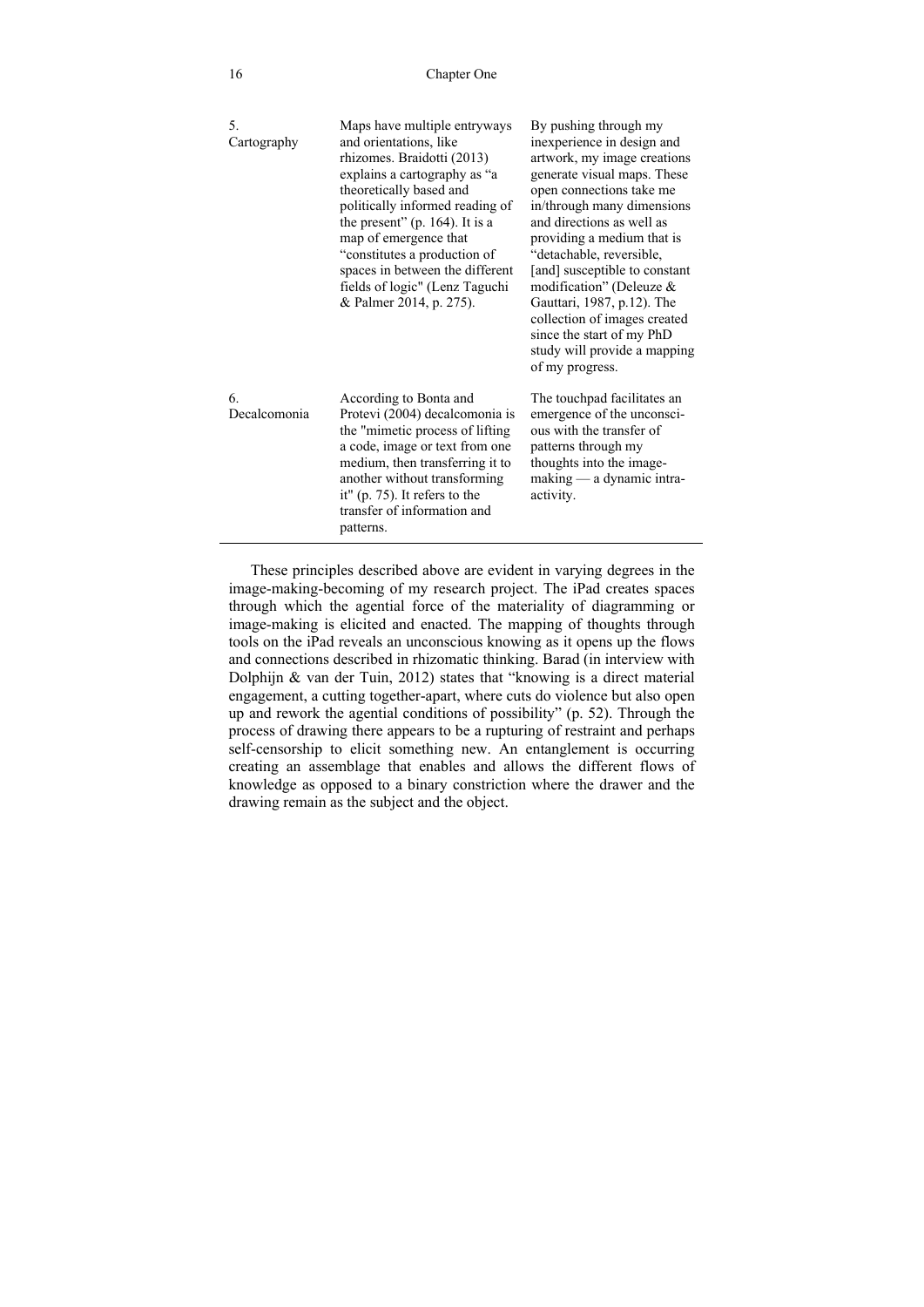#### **Challenges**

Finally, I will consider the challenges in using the iPad for mediating the blogging activities before concluding. Finding the time to connect with the tablet for blogging has been my greatest limitation. The regularity of blog posts is challenging to maintain. This flow was interrupted through times away from my usual routine or when heavy work commitments demanded different priorities.

Another limitation was my sensitivity to the public online space. On several occasions the artefact produced through the intra-action of the iPad and myself was left in draft form but never published. The free-flowing intensities creating the artefacts sometimes felt unsuitable for sharing online. Although this reduced the output number, I was and continue to be continually conscious of the sensitivity of the topic that my research is addressing.

#### **Conclusion**

This paper has drawn on theoretical concepts of critical posthumanism to explain the entangled intra-actions between my iPad and myself, depicting the broader practice and relationships between technology and humans. Through my personal narrative of blogging in becoming-researcher, and the rejection of the duality of humans and technology, I have explained the value of using the affordances of the iPad to expand our reflectivity to highlight differences that make a difference through a diffractive approach.

The blog posts enhance my rhizomatic thinking as there is an unfolding of my subjectivity as a researcher. Through a diffractive approach to image creation, I have been able to explore the layers of meanings that emerge from a learning space that tends to remain silent and secretive in students' learning of Obstetrics. By capturing multiplicities through Deleuze and Guattari's (1987) concept of rhizomatic thinking that engages with Barad's (2007) material-discursive practises deeper insights have been gained.

Images enabled through touchpad technology create a powerful medium to enhance research, teaching and learning in higher education. While sometimes viewed as a childlike activity, this undervaluing of the force of the medium is demonstrated as inappropriate. Rather, drawings that are spontaneous and immediate have a force and intensity that can promote the research process. I have shown that a collection of drawings emerging through an iterative process - data-in-the-making, creates a process of "enabling newness to come into existence; the 'more-than' of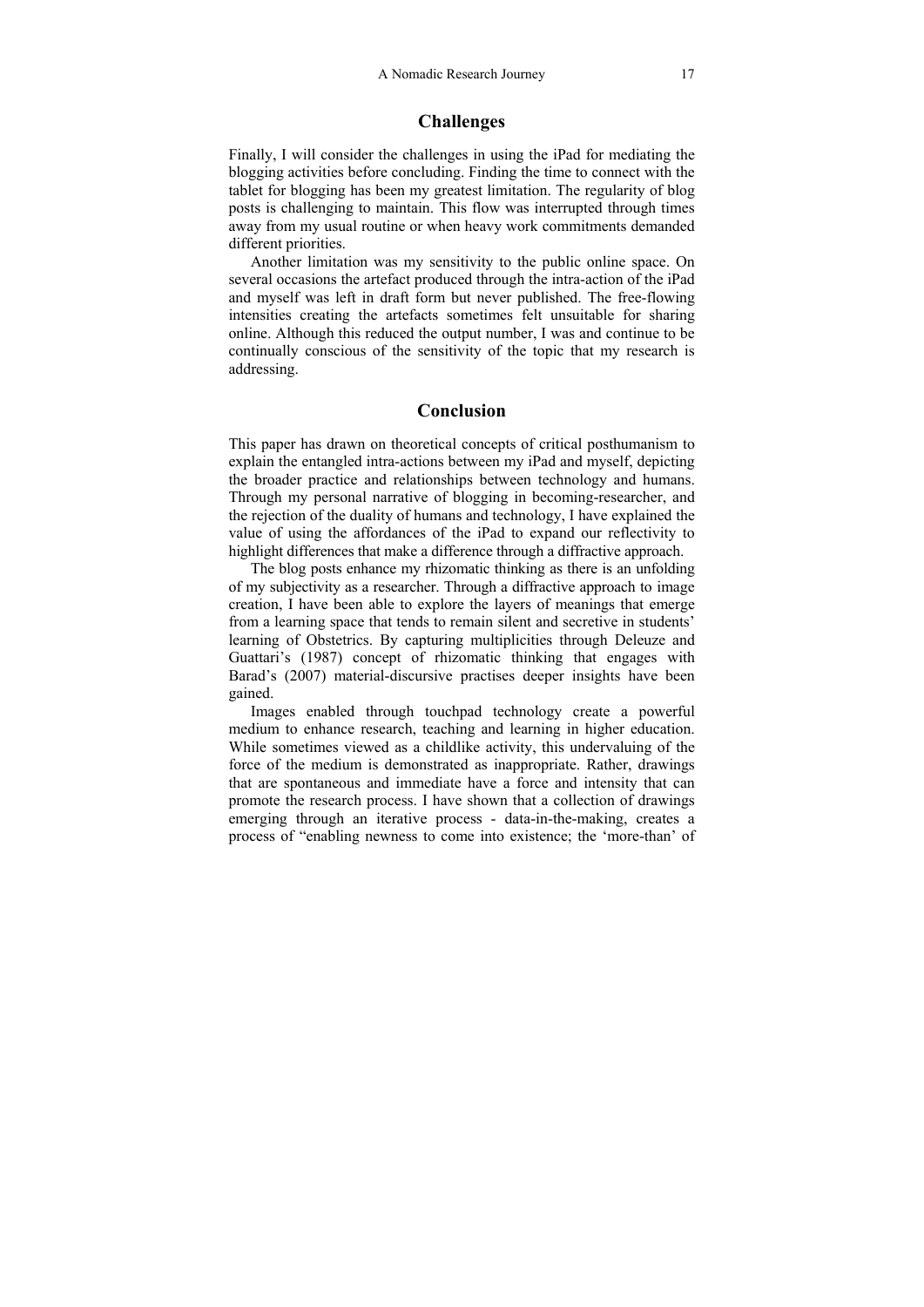data" (Springgay & Zaliwska. 2015, p. 137). The images in the blogs created through the numerous iPad Apps complement traditional research methods by opening up spaces that can generate forces and knowledge that move beyond conventional self-reflection.

The iPad as a technological device is rupturing me in unexpected nodes, facilitating new lines of flight that deterritorialize the assumed role of instructional support generally associated with a tablet. As I explore my learning through the doctoral research process, the iPad forms an integral, embedded, and embodied part of my becoming and my research subjectivity—the value of posthumanism.

#### **Acknowledgements**

This research project is funded by the South African National Research Foundation, Grant no 86370.

Thanks to Professor Vivienne Bozalek, Associate Professor Karin Murris for their inspirational leadership and Dr. Carmen Blyth for her editing comments.

#### **References**

- Barad, K. (2007). Meeting the universe halfway: Quantum physics and the entanglement of matter and meaning. Durham, NC: Duke University Press.
- Bohren, M.A., Vogel, J.P., Hunter, E.C., Lutsiv, O., Makh, S.K, Souza, J.P, et al. (2015). The mistreatment of women during childbirth in health facilities globally: A mixed-methods systematic review. *PLoS Med 12*(6), 1-32.
- Bonta, M., & Protevi, J. (2006). Deleuze and geophilosophy: A guide and glossary. Edinburgh, Scotland: Edinburgh University Press.
- Bower, M. (2008). Affordance analysis–matching learning tasks with learning technologies. *Educational Media International*. *45*(1), 3–15.
- Braidotti, R. (2006). Transpositions: On nomadic ethics. Cambridge: Polity Press.
- —. (2013). The posthuman. Cambridge: Polity Press.
- Clark, V. (2012). Art practice as possible worlds. *International Journal of Child, Youth and Family Studies* 2 & 3, 198–213.
- Deleuze, G., & Guattari, F. (1987). A thousand plateaus: Capitalism and schizophrenia (B. Massumi, Trans.). Minneapolis: University of Minnesota Press.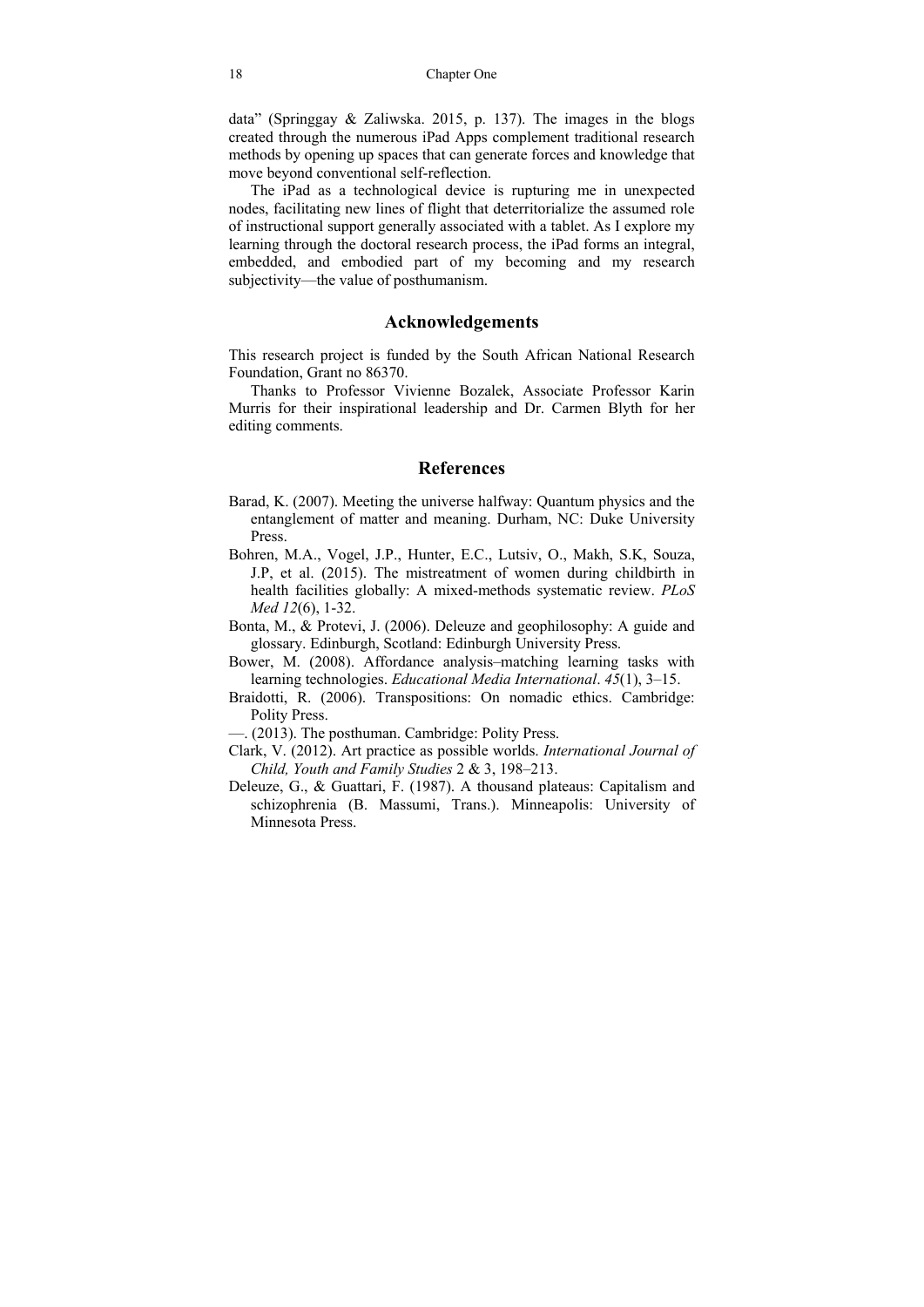- Deng L., & Yuen. A. (2011). Towards a framework for educational affordances of blogs. *Computers & Education. 56*, 441-451.
- Dolphijn, R., & van der Tuin, I. (2012). New materialism: Interviews & cartographies. Ann Arbor: Open Humanities Press, University of Michigan Library.
- Greene, J. C. (2013). On rhizomes, lines of flight, mangles, and other assemblages, *International Journal of Qualitative Studies in Education*. *26*(6), 749-758.
- Hardt, M. (2007). Foreword: What affects are good for. In P. T. Clough & J. Halley (Eds.), *The affective turn: Theorizing the social*. Durham: Duke University Press.
- Honikman, S & Fawcus, S. (2015). Abuse in South African maternity settings is a disgrace: Potential solutions to the problem. *South African Medical Journal*. *105*(4), 284-286.
- Hultman, K. & Lenz Taguchi, H. (2010). Challenging anthropocentric analysis of visual data: A relational materialist methodological approach to educational research, *International Journal of Qualitative Studies in Education*. *23*(5), 525-542.
- Jackson, A. Y., & Mazzei, L. A. (2012). Thinking with theory in qualitative research: Viewing data across multiple perspectives. New York: Routledge.
- Jansen, J. (2009). Knowledge in the blood: Confronting race and the apartheid past. Cape Town: UCT Press.
- Karsenti, A., & Fievez, A. (2013). The iPad in education: Uses, benefits, and challenges – A survey of 6,057 students and 302 teachers in Quebec, Canada. Montreal, QC: CRIFPE.
- Kress, G., & van Leeuwen, T. (1996). Reading images: The grammar of visual design. London: Routledge.
- Lenz Taguchi, H. (2012). A diffractive and Deleuzian approach to analysing interview data. *Feminist Theory*. *13*(3), 265-281.
- Lenz Taguchi, H. & Palmer, A. (2014). Reading a Deleuzio-Guattarian cartography of young girls' "school-related" ill-/well-being. *Qualitative Inquiry. 20*(6), 764–771.
- Mewburn, I & Thomson, P. (2013). Why do academics blog? An analysis of audiences, purposes and challenges, *Studies in Higher Education. 38*(8), 1105-1119.
- Nguyen, L., Barton, S.M., & Nguyen, L.T. (2015). iPads in higher education—Hype and hope. *British Journal of Educational Technology. 46*(1), 190–203. Retrieved http://onlinelibrary.wiley.com/ doi/10.1111/bjet.12137/epdf